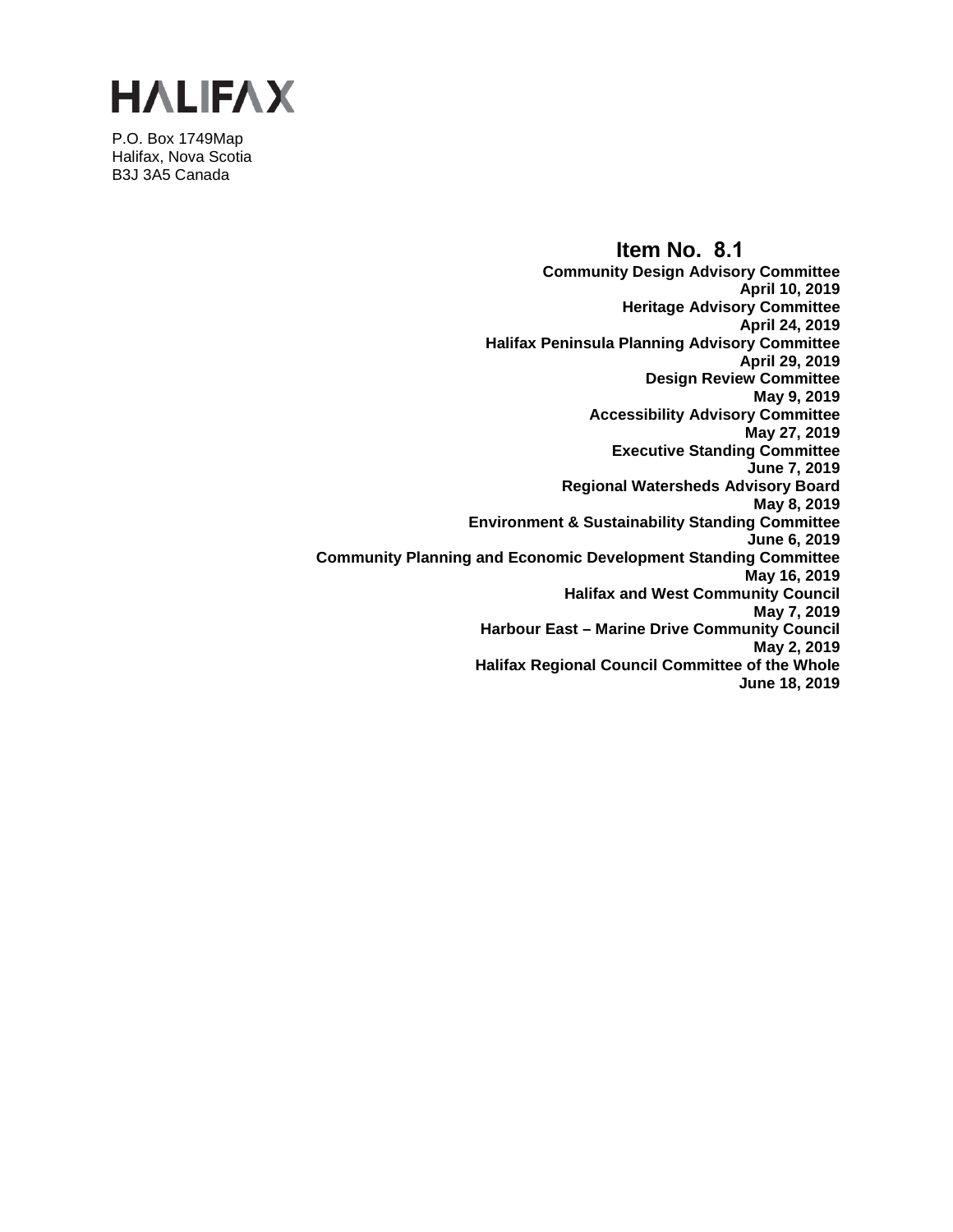| TO:                  | Chair and Members of the:<br><b>Community Design Advisory Committee</b><br>Heritage Advisory Committee<br>Halifax Peninsula Planning Advisory Committee<br>Design Review Committee<br><b>Accessibility Advisory Committee</b><br><b>Executive Standing Committee</b><br>Regional Watersheds Advisory Board<br><b>Environment &amp; Sustainability Standing Committee</b><br>Community Planning and Economic Development Standing Committee<br>Halifax and West Community Council<br>Harbour East - Marine Drive Community Council<br>Halifax Regional Council Committee of the Whole |
|----------------------|--------------------------------------------------------------------------------------------------------------------------------------------------------------------------------------------------------------------------------------------------------------------------------------------------------------------------------------------------------------------------------------------------------------------------------------------------------------------------------------------------------------------------------------------------------------------------------------|
| <b>SUBMITTED BY:</b> | <b>ORIGINAL SIGNED</b>                                                                                                                                                                                                                                                                                                                                                                                                                                                                                                                                                               |
|                      | Kelly Denty, Director of Planning and Development                                                                                                                                                                                                                                                                                                                                                                                                                                                                                                                                    |
|                      | <b>ORIGINAL SIGNED</b>                                                                                                                                                                                                                                                                                                                                                                                                                                                                                                                                                               |
|                      | Jacques Dubé, Chief Administrative Officer                                                                                                                                                                                                                                                                                                                                                                                                                                                                                                                                           |
| DATE:                | April 3, 2019                                                                                                                                                                                                                                                                                                                                                                                                                                                                                                                                                                        |
| <b>SUBJECT:</b>      | Regional Centre Secondary Municipal Planning Strategy and Land Use By-<br>law (Package A)                                                                                                                                                                                                                                                                                                                                                                                                                                                                                            |

#### **ORIGIN**

February 8, 2011, Regional Council Item 10.2.1 Initiation of the review of building height and form in Downtown Business and Waterfront designations in Downtown Dartmouth, as outlined in Staff Report dated December 10, 2010.

October 4, 2011, Regional Council initiation of the Regional Plan 5 Year Review (RP+5) and Centre Plan.

February 28, 2012, Regional Council Item 10.2.2, RP+5 and Centre Plan Phase 1 Timelines, and Communications and Engagement Strategy

January 27, 2015, Regional Council Item 11.3.3, Centre Plan - Community Engagement Plan

December 13, 2016 Regional Council Item 9.2.2, Implementation of Density Bonusing for Private Rental Affordable Housing in the Regional Centre

June 13, 2017, Regional Council Item 14.2.1, Centre Plan Adoption Path

#### **LEGISLATIVE AUTHORITY**

- *Halifax Regional Municipality Charter (HRM Charter*), Part I, The Municipality, Sections 23, 24, 25, 26, 27, 31A, and 32
- *HRM Charter,* Part III, Powers, Sections 58 and 59
- *HRM Charter*, Part IV, Finance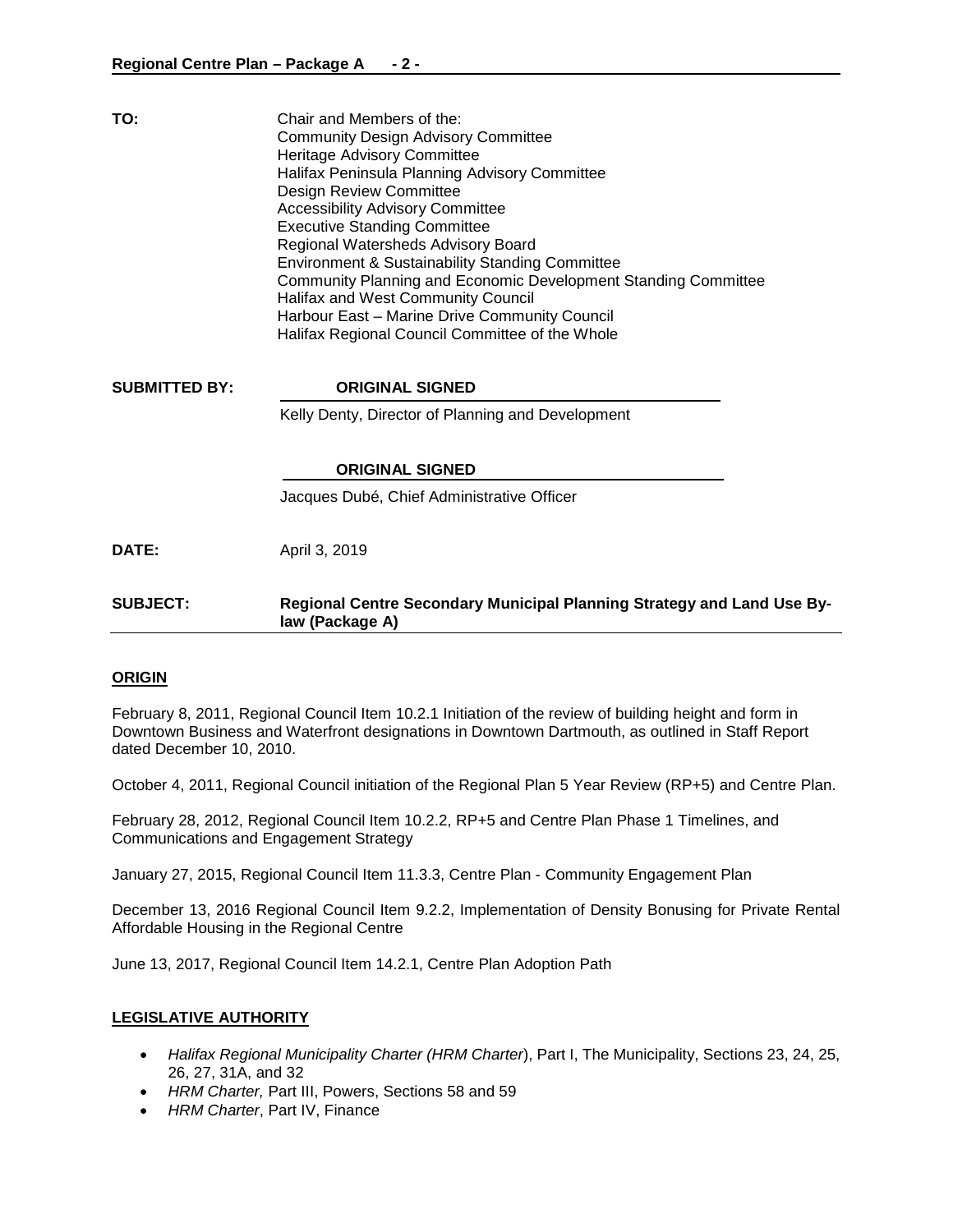- *HRM Charter*, Part VIII, Planning & Development
- *HRM Charter*, Part IX, Subdivision
- Regional Municipal Planning Strategy (2014 Regional Plan), Chapter 6: The Regional Centre, Policy RC-3

## **RECOMMENDATION**

### **Accessibility Advisory Committee**

It is recommended that the Accessibility Advisory Committee recommend that the Executive Standing Committee recommend that Halifax Regional Council:

- 1. Give First Reading and schedule a public hearing to consider the Regional Centre Secondary Municipal Planning Strategy, and the Regional Centre Land Use By-law, as contained in Attachments A and B of this report.
- 2. Adopt the Regional Centre Secondary Municipal Planning Strategy, and the Regional Centre Land Use By-law, as contained in Attachments A and B of this report.

#### **Executive Standing Committee**

It is recommended that the Executive Standing Committee recommend that Halifax Regional Council:

- 1. Give First Reading and schedule a public hearing to consider the Regional Centre Secondary Municipal Planning Strategy, and the Regional Centre Land Use By-law, as contained in Attachments A and B of this report.
- 2. Adopt the Regional Centre Secondary Municipal Planning Strategy, and the Regional Centre Land Use By-law, as contained in Attachments A and B of this report of this report.

## **Regional Watersheds Advisory Board**

It is recommended that the Regional Watersheds Advisory Board recommend that Environment and Sustainability Standing Committee recommend that the Regional Council:

- 1. Give First Reading and schedule a public hearing to consider the Regional Centre Secondary Municipal Planning Strategy, and the Regional Centre Land Use By-law, as contained in Attachments A and B of this report.
- 2. Give First Reading and schedule a public hearing to consider the proposed amendments to the Regional Municipal Planning Strategy and the Regional Subdivision By-law, as contained in Attachments C and D of this report.
- 3. Adopt the Regional Centre Secondary Municipal Planning Strategy, and the Regional Centre Land Use By-law, as contained in Attachments A and B of this report.
- 4. Adopt the proposed amendments to the Regional Municipal Planning Strategy and the Regional Subdivision By-law, as contained in Attachments C and D of this report.

#### **Environment and Sustainability Standing Committee**

It is recommended that the Environment and Sustainability Standing Committee recommend that Halifax Regional Council:

- 1. Give First Reading and schedule a public hearing to consider the Regional Centre Secondary Municipal Planning Strategy, and the Regional Centre Land Use By-law, as contained in Attachments A and B of this report.
- 2. Give First Reading and schedule a public hearing to consider the proposed amendments to the Regional Municipal Planning Strategy and the Regional Subdivision By-law, as contained in Attachments C and D of this report.
- 3. Adopt the Regional Centre Secondary Municipal Planning Strategy, and the Regional Centre Land Use By-law, as contained in Attachments A and B of this report.
- 4. Adopt the proposed amendments to the Regional Municipal Planning Strategy and the Regional Subdivision By-law, as contained in Attachments C and D of this report.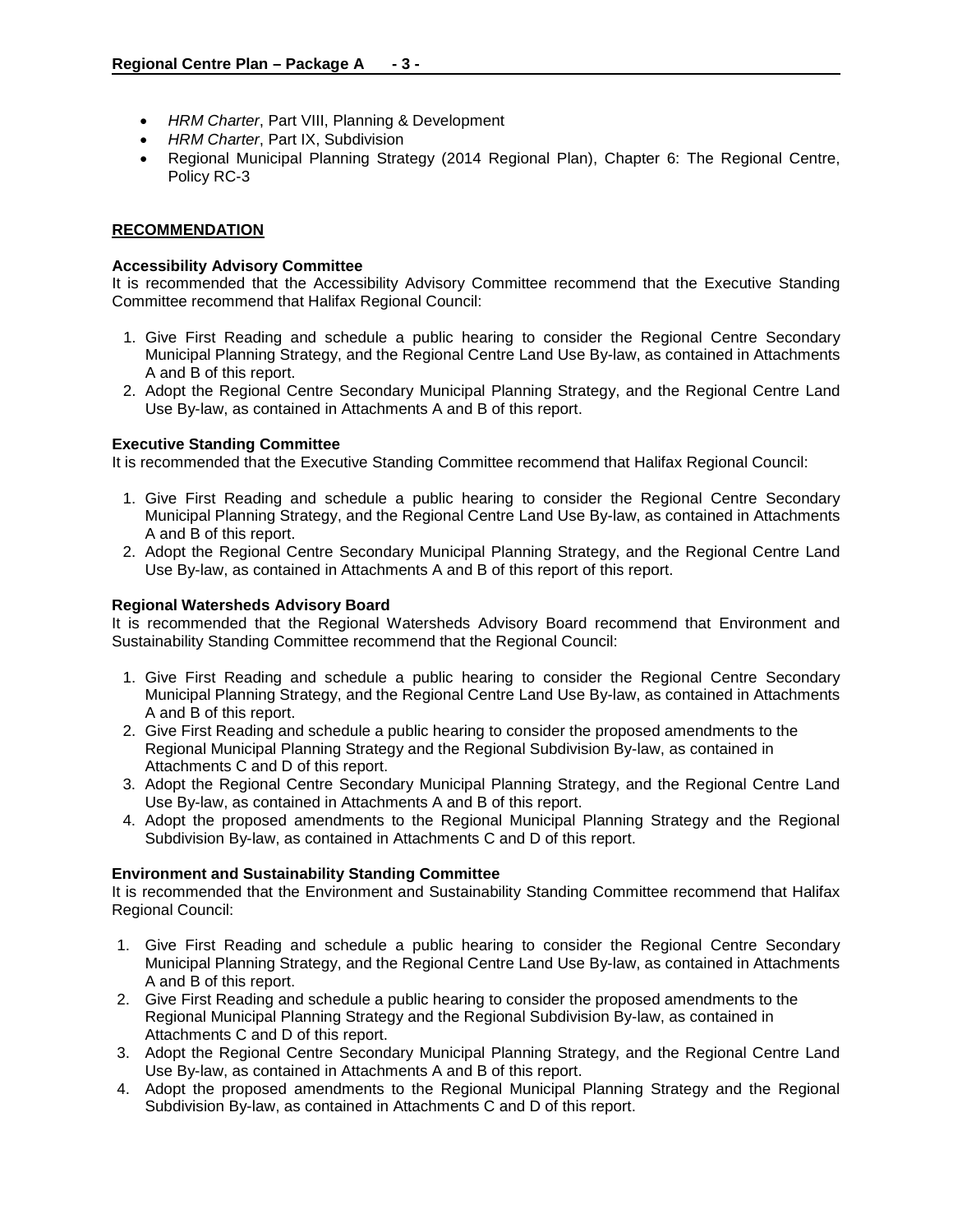## **Heritage Advisory Committee**

It is recommended that the Heritage Advisory Committee recommend that Halifax Regional Council:

- 1. Give First Reading and schedule a public hearing to consider the Regional Centre Secondary Municipal Planning Strategy, and the Regional Centre Land Use By-law, as contained in Attachments A and B of this report.
- 2. Adopt the Regional Centre Secondary Municipal Planning Strategy, and the Regional Centre Land Use By-law, as contained in Attachments A and B of this report.

### **Design Review Committee**

It is recommended that the Design Review Committee recommend that Halifax Regional Council:

- 1. Give First Reading and schedule a public hearing to consider the proposed Amendments to the Downtown Halifax Land Use By-law, as contained in Attachment K of this report; and
- 2. Adopt the proposed Amendments to the Downtown Halifax Land Use By-law, as contained in Attachment K of this report.

## **Community Design Advisory Committee**

It is recommended that the Community Design Advisory Committee recommend that the Community Planning and Economic Development Standing Committee recommend that Halifax Regional Council:

- 1. Give First Reading and schedule a public hearing to consider the Regional Centre Secondary Municipal Planning Strategy, and the Regional Centre Land Use By-law, as contained in Attachments A and B of this report.
- 2. Give First Reading and schedule a public hearing to consider the proposed amendments to the Regional Municipal Planning Strategy, the Regional Subdivision By-law, the Dartmouth Municipal Planning Strategy, the Dartmouth Land Use By-law, the Downtown Dartmouth Municipal Planning Strategy, the Downtown Dartmouth Land Use By-law, the Halifax Municipal Planning Strategy, and the Halifax Peninsula Land Use By-law, as contained in Attachments C to K of this report.
- 3. Adopt the Regional Centre Secondary Municipal Planning Strategy, and the Regional Centre Land Use By-law as contained in Attachments A and B of this report.
- 4. Adopt the proposed amendments to the Regional Municipal Planning Strategy, the Regional Subdivision By-law, the Dartmouth Municipal Planning Strategy, the Dartmouth Land Use By-law, the Downtown Dartmouth Secondary Municipal Planning Strategy, the Downtown Dartmouth Land Use By-law, the Halifax Municipal Planning Strategy, and the Halifax Peninsula Land Use By-law, as contained in Attachments C to K of this report.

#### **Community Planning and Economic Development Standing Committee**

It is recommended that the Community Planning and Economic Development Standing Committee recommend that Halifax Regional Council:

- 1. Give First Reading and schedule a public hearing to consider the Regional Centre Secondary Municipal Planning Strategy, and the Regional Centre Land Use By-law, as contained in Attachments A and B of this report.
- 2. Give First Reading to consider the proposed amendments to the Regional Municipal Planning Strategy, the Regional Subdivision By-law, the Dartmouth Municipal Planning Strategy, the Dartmouth Land Use By-law, the Downtown Dartmouth Municipal Planning Strategy, the Downtown Dartmouth Land Use By-law, the Halifax Municipal Planning Strategy, the Halifax Peninsula Land Use By-law, and the Downtown Halifax Land Use By-law as contained in Attachments C to K of this report.
- 3. Schedule a public hearing to consider the planning documents, as contained in Attachments A and B, as well as the proposed amendments to existing planning documents, as contained in Attachments C to K of this report.
- 4. Adopt the proposed Regional Centre Secondary Municipal Planning Strategy, and the proposed Regional Centre Land Use By-law as contained in Attachments A and B of this report.
- 5. Adopt the proposed amendments to the Regional Municipal Planning Strategy, the Regional Subdivision By-law, the Dartmouth Municipal Planning Strategy, the Dartmouth Land Use By-law,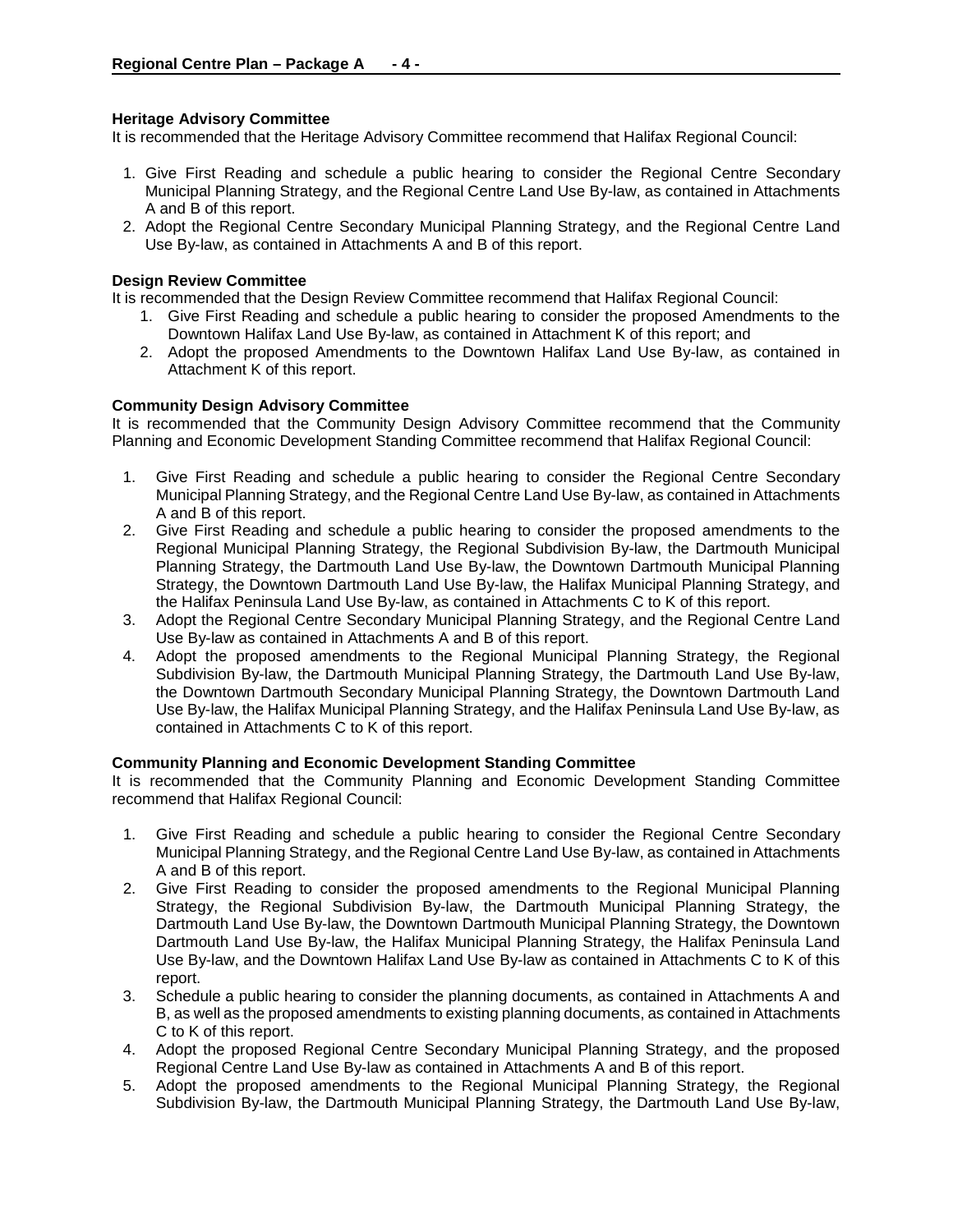the Downtown Dartmouth Secondary Municipal Planning Strategy, the Downtown Dartmouth Land Use By-law, the Halifax Municipal Planning Strategy, the Halifax Peninsula Land Use By-law, and the Downtown Halifax Land Use By-law as contained in Attachments C to K of this report.

## **Halifax Peninsula Planning Advisory Committee**

It is recommended that the Halifax Peninsula Planning Advisory Committee recommend that Halifax and West Community Council recommend that Halifax Regional Council:

- 1. Give First Reading and schedule a public hearing to consider the Regional Centre Secondary Municipal Planning Strategy and the Regional Centre Land Use By-law, as contained in Attachments A and B of this report.
- 2. Give First Reading and schedule a public hearing to consider the proposed amendments to the Halifax Municipal Planning Strategy, and the Halifax Peninsula Land Use By-law, as contained in Attachments I to J-2 of this report.
- 3. Adopt the Regional Centre Secondary Municipal Planning Strategy, and the Regional Centre Land Use By-law, as contained in Attachments A and B of this report.
- 4. Adopt the proposed amendments to the Halifax Municipal Planning Strategy, and the Halifax Peninsula Land Use By-law, as contained in Attachments I to J-2 of this report.

## **Halifax and West Community Council**

It is recommended that Halifax and West Community Council recommend that Halifax Regional Council:

- 1. Give First Reading and schedule a public hearing to consider the Regional Centre Secondary Municipal Planning Strategy and the Regional Centre Land Use By-law, as contained in Attachments A and B of this report.
- 2. Give First Reading and schedule a public hearing to consider the proposed amendments to the Halifax Municipal Planning Strategy, and the Halifax Peninsula Land Use By-law, as contained in Attachments I to J-2 of this report.
- 3. Adopt the Regional Centre Secondary Municipal Planning Strategy, and the Regional Centre Land Use By-law as contained in Attachments A and B of this report.
- 4. Adopt the proposed amendments to the Halifax Municipal Planning Strategy, and the Halifax Peninsula Land Use By-law, as contained in Attachments I to J-2 of this report.

#### **Harbour East – Marine Drive Community Council**

It is recommended that Harbour East – Marine Drive Community Council recommend that Halifax Regional Council:

- 1. Give First Reading and schedule a public hearing to consider the Regional Centre Secondary Municipal Planning Strategy, and the Regional Centre Land Use By-law, as contained in Attachments A and B of this report.
- 2. Give First Reading and schedule a public hearing to consider the proposed amendments to the Dartmouth Municipal Planning Strategy, the Dartmouth Land Use By-law, the Downtown Dartmouth Municipal Planning Strategy, and the Downtown Dartmouth Land Use By-law, as contained in Attachments D to H-4 of this report.
- 3. Adopt the Regional Centre Secondary Municipal Planning Strategy, and the Regional Centre Land Use By-law as contained in Attachments A and B of this report.
- 4. Adopt the proposed amendments to the Dartmouth Municipal Planning Strategy, the Dartmouth Land Use By-law, the Downtown Dartmouth Secondary Municipal Planning Strategy, and the Downtown Dartmouth Land Use By-law, as contained in Attachments D to H-4 of this report.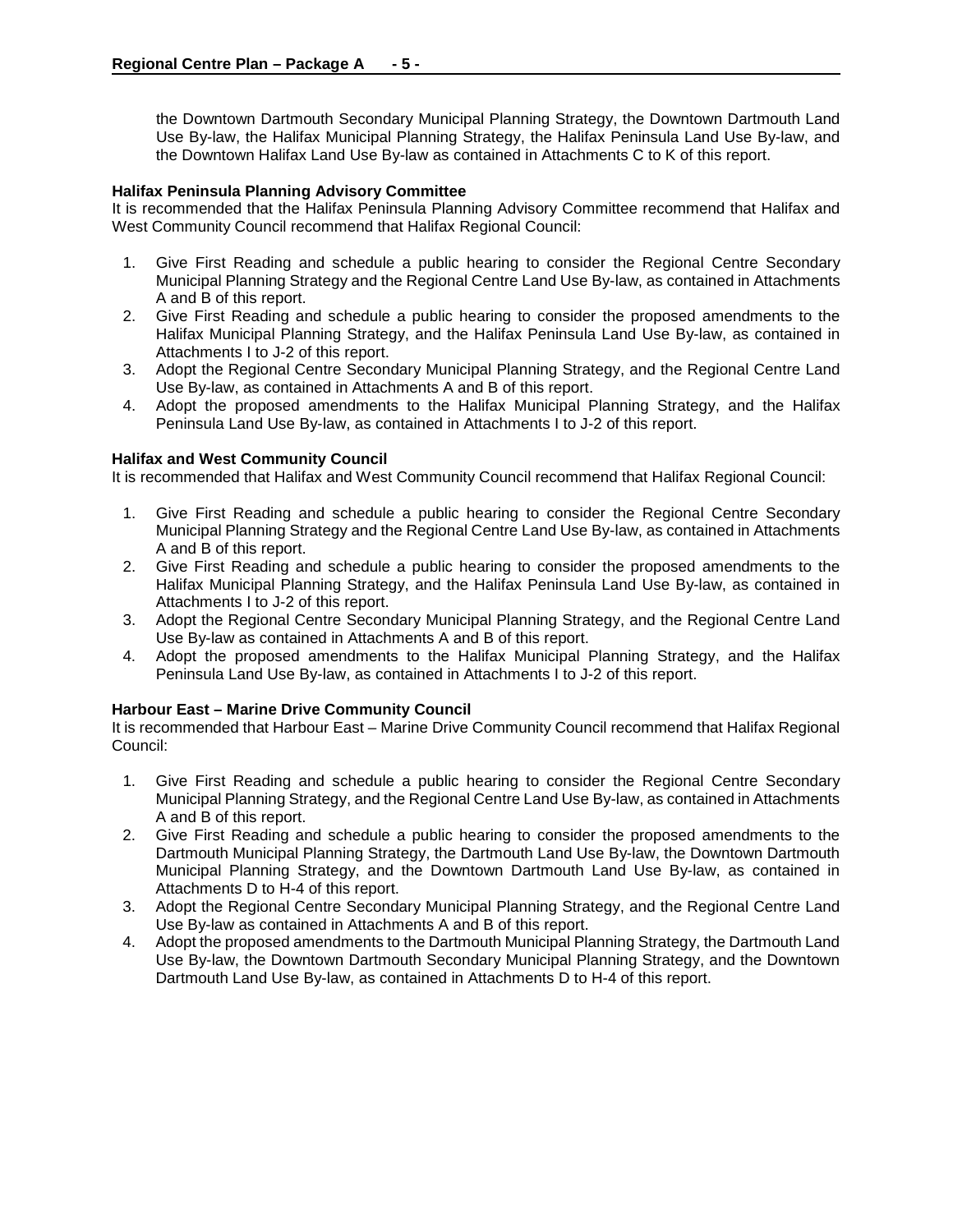## **Halifax Regional Council**

It is recommended that Halifax Regional Council:

- 1. Give First Reading to consider the Regional Centre Secondary Municipal Planning Strategy and the Regional Centre Land Use By-law, as contained in Attachments A and B of this report.
- 2. Give First Reading to consider the proposed amendments to the Regional Municipal Planning Strategy, the Regional Subdivision By-law, the Dartmouth Municipal Planning Strategy, the Dartmouth Land Use By-law, the Downtown Dartmouth Municipal Planning Strategy, the Downtown Dartmouth Land Use By-law, the Halifax Municipal Planning Strategy, the Halifax Peninsula Land Use By-law, and the Downtown Halifax Land Use By-law as contained in Attachments C to K of this report.
- 3. Schedule a public hearing to consider the proposed planning documents, as contained in Attachments A and B, as well as the proposed amendments to existing planning documents, as contained in Attachments C to K of this report.
- 4. Adopt the Regional Centre Secondary Municipal Planning Strategy and the Regional Centre Land Use By-law as contained in Attachments A and B of this report.
- 5. Adopt the proposed amendments to the Regional Municipal Planning Strategy, the Regional Subdivision By-law, the Dartmouth Municipal Planning Strategy, the Dartmouth Land Use By-law, the Downtown Dartmouth Secondary Municipal Planning Strategy, the Downtown Dartmouth Land Use By-law, the Halifax Municipal Planning Strategy, the Halifax Peninsula Land Use By-law, and the Downtown Halifax Land Use By-law as contained in Attachments C to K of this report.
- 6. Direct the CAO to develop and return to Council with proposed amendments to Administrative Order Number 48 to remove the lands within Package A from the jurisdictional authority of the Halifax Peninsula Planning Advisory Committee, the Harbour East – Marine Drive Community Council, and the Halifax and West Community Council**,** and provide Regional Council full jurisdictional control over those lands following the adoption of the Regional Centre Plan Secondary Municipal Planning Strategy and Land Use By-law;
- 7. Direct the CAO to develop a new Administrative Order establishing a Design Advisory Committee for the Regional Centre Package A lands, and return to the Council for consideration;
- 8. Rescind the Regional Council December 13, 2016 motion, Item 9.2.2, Parts 1 and 2, with respect to developing an incentive or bonus zoning program for affordable housing benefits and negotiating with Housing Nova Scotia a Memorandum of Understanding, as outlined in staff report dated September 6, 2016;
- 9. Direct the CAO to develop a business case for a Regional Centre Incentive or Bonus Zoning Reserve, and an Administrative Order to direct future spending from the reserve within the Regional Centre and return to Council for consideration; and
- 10. Direct the CAO to prepare amendments to the various committee Terms of Refence as appropriate, to establish the Community Design Advisory Committee, the Community Planning and Economic Development Standing Committee, the Heritage Advisory Committee, the Halifax and West Community Council, and the Harbour East – Marine Drive Community Council as the only advisory bodies to the planning process for the Regional Centre Plan Package B area, and return to the Council or the necessary body for consideration.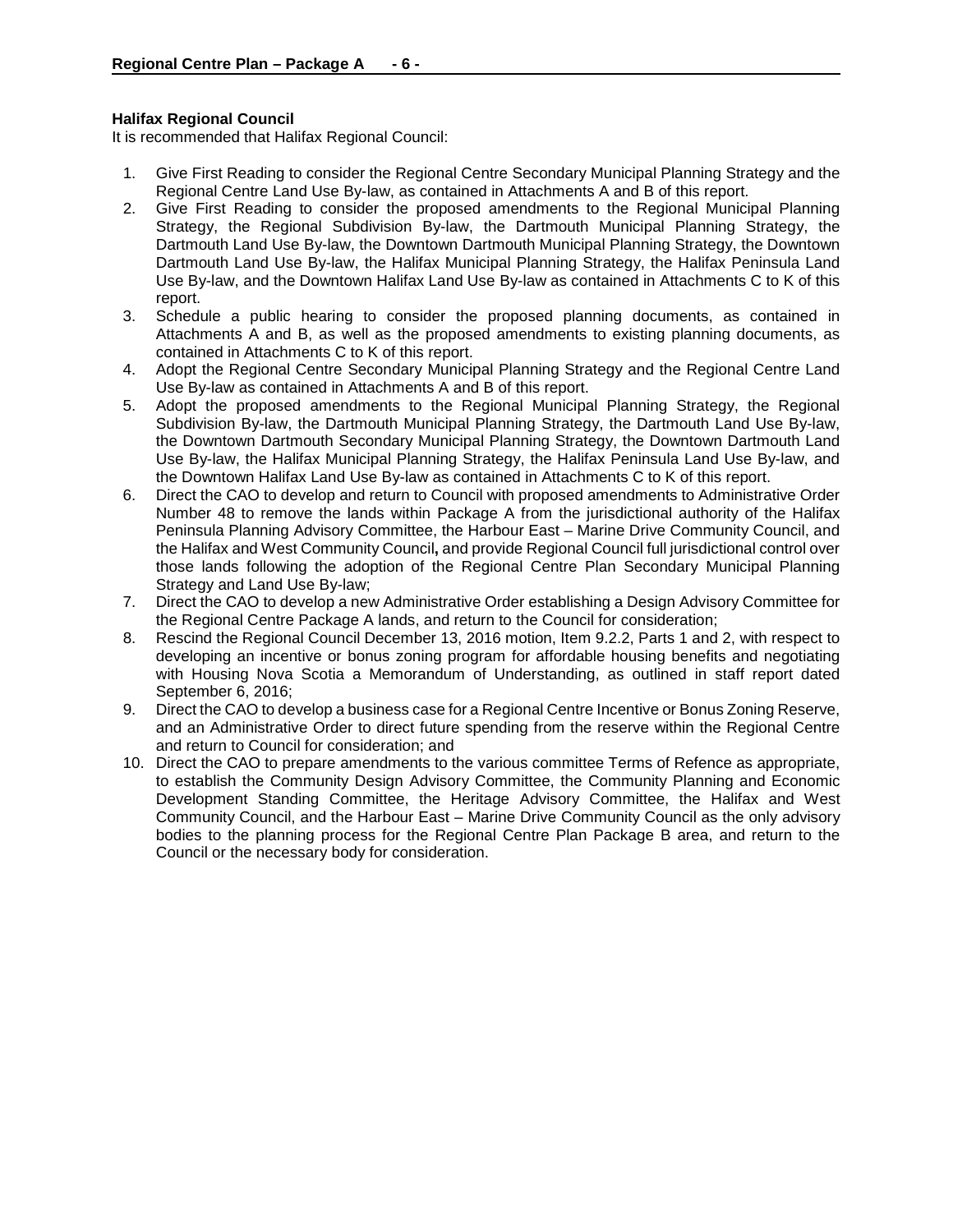## **EXECUTIVE SUMMARY**

This report is a summary of the planning process and the contents of the proposed Regional Centre Secondary Municipal Planning Strategy (the Plan), the Land Use By-law, and amendments to existing planning documents necessary to implement the Plan.

The *HRM Charter* provides Council with the power to establish policy with respect to a broad range of land use activities including future development, land use, public lands, transportation, municipal services, coordination of public programs, and any other matters related to the physical, social, or economic development of the Municipality. Community planning seeks to facilitate change, regulate land development, ensure an efficient and strategic use of land, safeguard natural resources, reduce land-use conflicts, integrate mobility with land uses, and support social, economic, and environmental goals.

The current Municipal planning framework includes 22 community plans, and 23 land use by-laws. Four of these community level plans and four of the land use by-laws currently govern the Regional Centre. The Regional Centre is the most urban and densely populated part of the Municipality, and includes concentrated commercial districts within a walking distance of established neighbourhoods. The Regional Municipal Planning Strategy (Regional Plan) identifies the Regional Centre as a desirable location for future growth at an appropriate density and scale.

The Regional Plan targets at least 25% of regional growth in the Regional Centre, provides a vision and eight guiding principles for the preparation of a new Plan for the area, and establishes four objectives to enhance the Regional Centre:

- 1. Adopt a Regional Centre Plan, which achieves the vision statement and guiding principles endorsed by Regional Council;
- 2. Adopt heritage plans and programs that further preserve and enhance the viability of heritage properties, streetscapes, and districts;
- 3. Prepare capital and operating expenditure programs that enhance development within the Regional Centre, with emphasis of resources on downtown Halifax and Dartmouth, and take advantage of opportunities to strategically leverage other public and private sector investments; and
- 4. Create financial and regulatory incentives to stimulate desired growth.

The Regional Centre is the political, cultural and economic heart of the Halifax Regional Municipality (Municipality), and Nova Scotia's capital city. The Plan includes areas designated for mixed-use growth (Package A), as illustrated in Attachment A – Map 1 and in Attachment R of this report. It is intended that when fully implemented this Plan will be amended to include all those areas of the Municipality defined as the "Centre Plan Area", and the "HRM By Design Downtown Plan Area" (Downtown Halifax) in the *Halifax Regional Municipality Charter (HRM Charter).* It will also include Lakeshore Park Terrace and Wallace Heights, which fall outside the "Centre Plan Area" but can only be accessed through the Regional Centre.

This Plan is the result of a planning process that included extensive analysis of the Regional Centre's physical, social and economic structure, and public engagement. The process included several distinct phases of public engagement focused on the vision and core concepts, alternatives for growth, proposed Urban Structure, and feedback on proposed planning policies and land use regulations. This included numerous presentations, open houses, pop-ups, community and stakeholder workshops, neighbourhood walking tours, a storefront location, industry consultations, and updates to Community Councils and Standing Committees of Council. The process was also guided by the Community Design Advisory Committee (CDAC) composed of community volunteers, and Councillors.

The Plan incorporates best practices in community planning, urban design, heritage preservation, community and transportation planning, and sustainability. The Regional Centre Land Use By-law (Land Use By-law) is organized to enable regulations focused on local context and built form, have the user in mind, and are online-ready. The proposed planning documents include: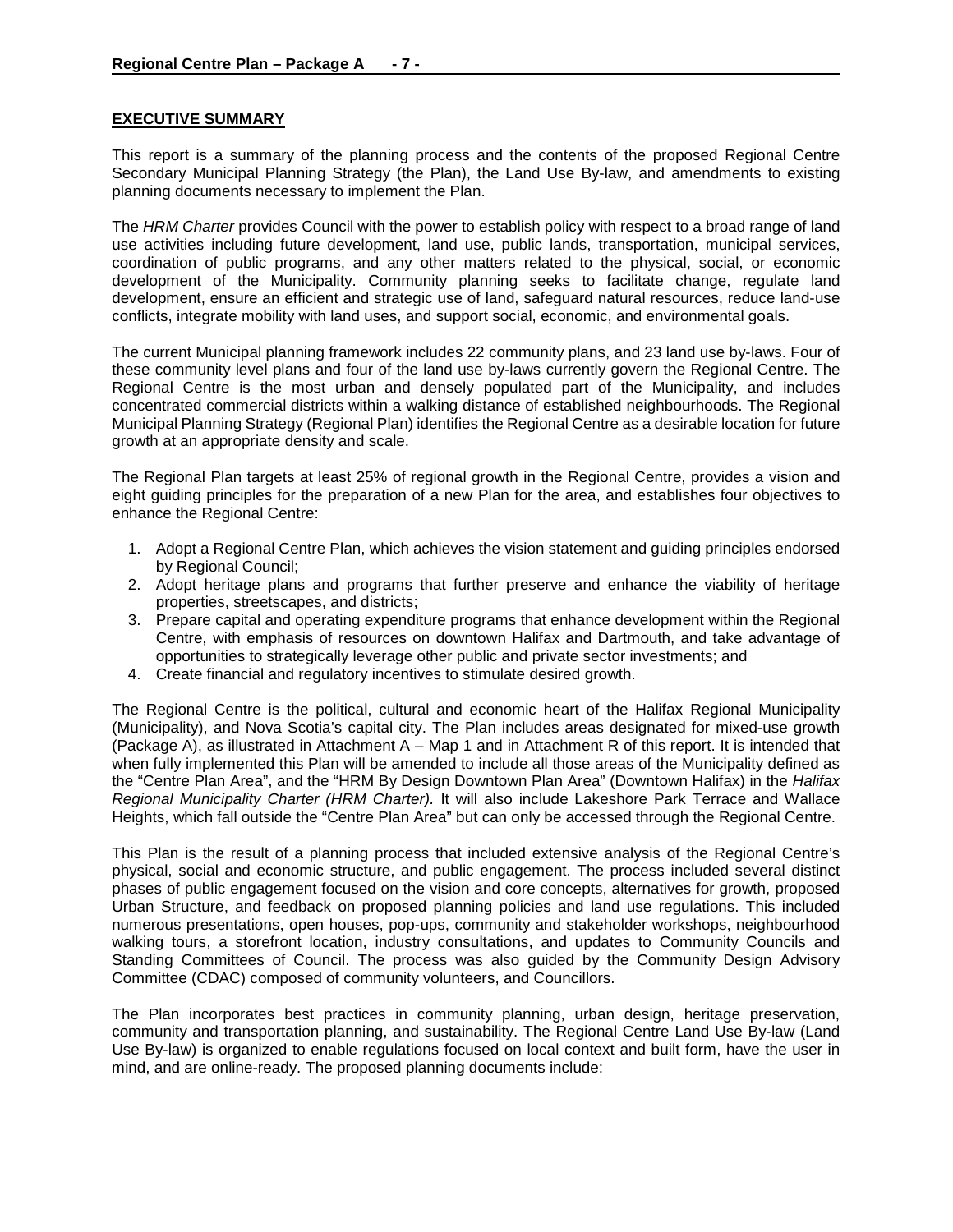- **a new Regional Centre Secondary Municipal Planning Strategy (Plan)** for growth areas within the Regional Centre (Downtown (Dartmouth), Centres, Corridors, Higher Order Residential Areas and Future Grown Nodes) will partially replace the existing community level plans;
- **a new Regional Centre Land Use By-law** which will partially replace the existing land use by-laws;
- **a site plan approval process for the regulation of site, building and heritage conservation design** based on design requirements for developments, and which is to largely replace the development agreement process;
- **a Design Advisory Committee** is proposed as part of the new site plan approval process to provide design advise to applicants, and to advise the Development Officer on site plan approvals;
- **development agreement criteria** for Future Growth Nodes, registered heritage properties, and nonconforming uses;
- **significant public views** are identified and recognized in the Plan through the protection of key Public Views, Viewplanes and Ramparts from the Halifax Citadel, Viewplanes from Dartmouth Common, and View Corridors;
- **nine new Heritage Conservation Districts are proposed** in addition to those already in place or proposed in the Downtown Halifax Secondary Plan area;
- **protection and additional flexibility for registered heritage properties**, which are zoned to encourage their preservation but are provided with a development agreement option;
- **incentive or bonus zoning** policy and regulatory framework is proposed that ties additional density to a set number of public benefits; and
- **amendments to current planning documents** to implement the Plan, including minor amendments to the Regional Plan and the Subdivision By-law.

The Regional Centre Secondary Municipal Planning Strategy (Package A) and Land Use By-law (Package A) contain policies and regulations that seek to reflect the aspirations of the community. They also seek to balance multiple aspects of the public interest, such as strategic growth, predictability, and economic development with diverse housing choices and urban design that inspires, reflects the local context and prioritizes pedestrians. This Plan places a high priority on the quality and accessibility of open spaces, as well as the protection and celebration of cultural and heritage resources. The Plan also seeks to integrate land use with mobility, housing affordability, and environmental protection. Inclusion, resilience and innovation are themes that are reflected in policies related to permitted uses, mixed-use zoning, the diversity of housing and built forms, accessibility considerations, urban agriculture, environment and engagement processes.

## **BACKGROUND**

#### **Regional Centre Context**

The Regional Centre is an area of 33 square kilometres, which is defined within the Regional Plan. It encompasses the Halifax Peninsula and Dartmouth within the Circumferential Highway, including Downtown Halifax and Downtown Dartmouth. The Regional Centre is the urban core of the region, with a dense population, commercial industries, and major institutions that are driving the social, cultural and economic development of the Municipality. Although it accounts for only 0.6% of the Municipality's land area, it has a population of 96,619 (24.2% of the total, Statistics Canada 2016 Census). Recognizing the importance of the Regional Centre, the Municipality has adopted a vision and guiding principles for this area to form the basis of land use planning and strategic investments.

The 2006 Regional Plan first recognized the Regional Centre as an important growth centre for the region, and called for an urban design study to help shape new development. That process, called HRMbyDesign, led to the 2009 adoption of the Downtown Halifax Secondary Municipal Planning Strategy (Downtown Halifax Plan) and Downtown Halifax Land Use By-law. During that process, Regional Council also endorsed a vision and guiding principles for the development of new planning documents, including for the Regional Centre. Centre Plan Phase 1 (also referred to as the Corridors Project) was initiated in 2011 but was not completed. The project was re-initiated in January of 2015 with a revised and updated Community Engagement Strategy. The Centre Plan process sought to be aligned with the separate Plan update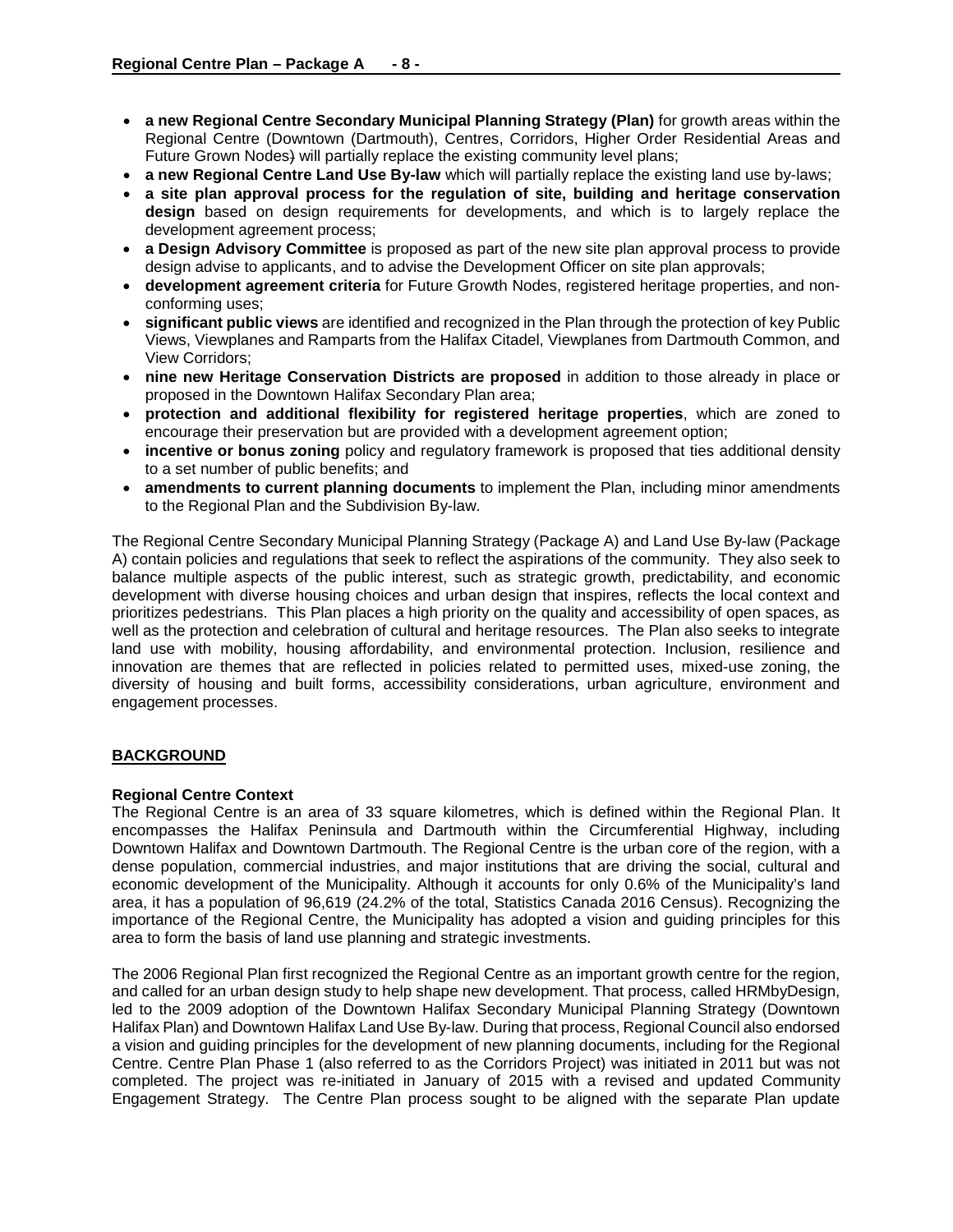processes for Downtown Halifax and Downtown Dartmouth Plan Areas. Given the complexity of the project, in June 2017, Council approved a framework for the Plan, and a direction of adopting the Plan in two phases:

- **Package A** to establish planning policies and land use by-law regulations for areas of mixed-use development (Centres, Corridors, Higher Order Residential Areas, and Future Growth Nodes); and
- **Package B** to establish planning policies and land use by-law regulations for areas identified as Established Residential Areas, Industrial and Institutional Employment Lands, and Parks and Open Spaces.

The planning documents presented for adoption include all Package A lands, as well as the commercial core of Downtown Dartmouth. The Plan benefits from extensive public consultation on the Downtown Dartmouth Plan updates, which have taken place since 2015 and continued as part of Package A public consultations.

## **Relationship to Other Plans**

The Regional Plan is the over arching planning document guiding the growth and development of the entire Municipality. Land use and development in the Regional Centre is currently regulated through the 2014 Regional Plan, Regional Subdivision By-law, four secondary plans, and four Land Use By-laws. They include:

- Dartmouth Municipal Planning Strategy (1978);
- Dartmouth Land Use By-law (1978);
- Downtown Dartmouth Secondary Planning Strategy (2000);
- Downtown Dartmouth Land Use By-law (2000);
- Downtown Halifax Secondary Municipal Planning Strategy (2009);
- Downtown Halifax Land Use By-law (2009);
- Halifax Municipal Planning Strategy (1978);
- Halifax Peninsula Land Use By-law (1978);
- Regional Municipal Planning Strategy (2014); and
- Regional Subdivision By-law (2014).

Between 2014 and 2019, there were 127 planning applications initiated within the Regional Centre due to the age of the planning documents and changing community context. The Regional Centre project is part of a larger initiative identified as the Plan and By-law Simplification Project, which aims to consolidate, simplify, and modernize planning documents in the Municipality<sup>1</sup>.

The Plan and Land Use By-law are detailed planning documents that further the goals and objectives of the Regional Plan for the Regional Centre Package A lands at the community and neighbourhood scale. The proposed Plan is also aligned with Municipal Priority Plans such as the Economic Growth Plan and the Integrated Mobility Plan.

## **Strategic Growth and Background Studies**

The *"Quantifying the Costs and Benefits to HRM, Residents and the Environment of Alternative Growth Scenarios"* study (Stantec, 2013) examined the costs and benefits of concentrating new growth in serviced areas. While the Regional Plan sets a target for at least 25% of regional growth in the Regional Centre, the Stantec Study demonstrated that significant social, economic and environmental benefits can be accrued by accommodating up to 40% of regional growth in the area.

The number of building permits in the Regional Centre can fluctuate due to the scale of the projects, yet the share of net new housing units in the Regional Centre is increasing. Given that the Municipality's annual population growth has also been stronger than usual over the past three years (1.9%, 1.6%, and 2.2% between 2016 and 2018 respectively), housing demand in the Regional Centre is expected to be strong.

<span id="page-8-0"></span><sup>&</sup>lt;sup>1</sup> Staff Nov. 20, 2015 HRM Staff Report. [Expanded Scope of Planning & Development Studies -](http://legacycontent.halifax.ca/council/agendasc/documents/151201ca1422.pdf) Land Use By-Law Simplification Phase.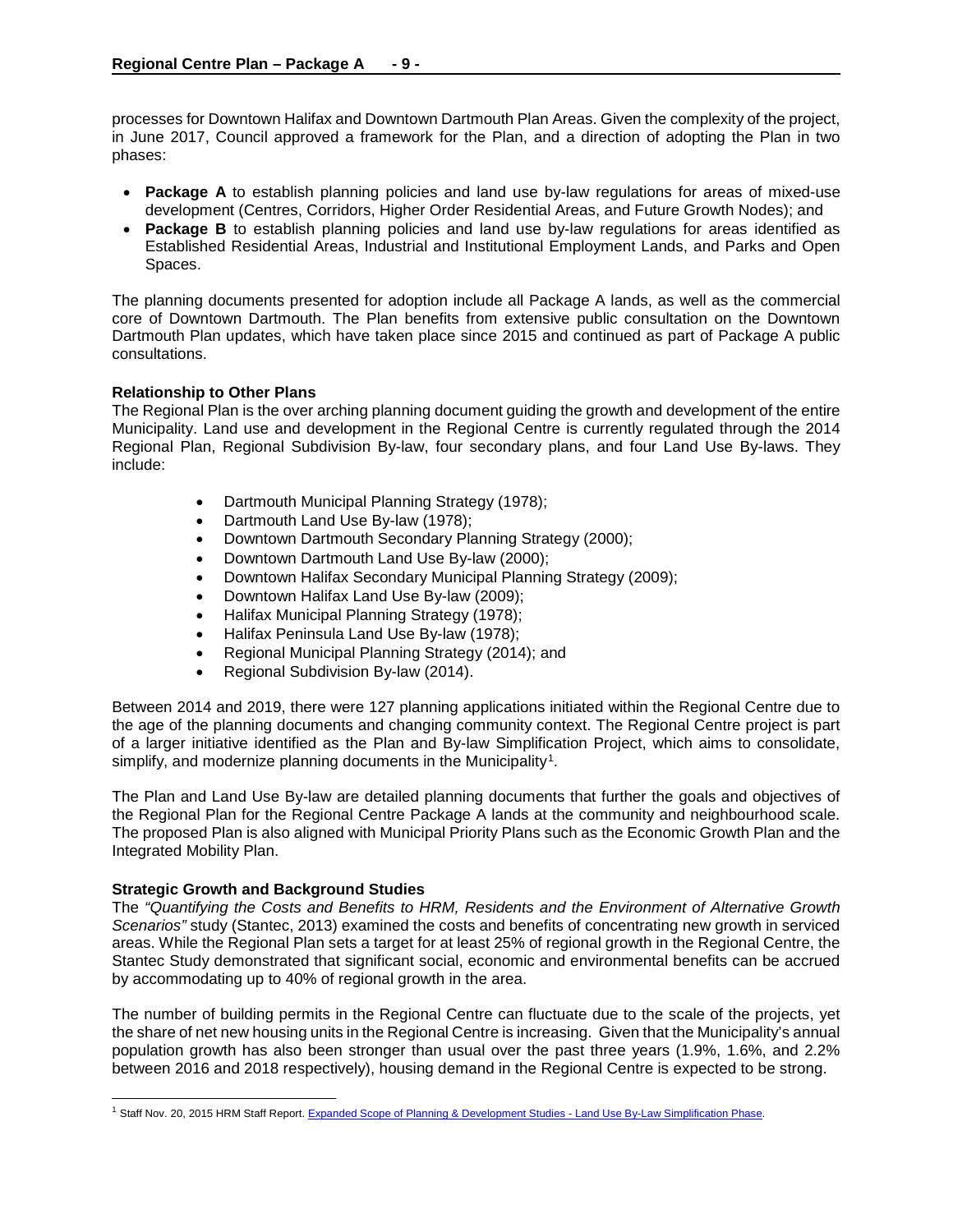| Year | Net New Units (units less demolitions) | % of HRM |
|------|----------------------------------------|----------|
| 2015 | 1.219                                  | 43.2%    |
| 2016 | 558                                    | 23.4%    |
| 2017 | 1.204                                  | 40.7%    |
| 2018 | 614                                    | 20.5%    |

*Table 1 Net New Units in the Regional Centre (2015-2018)*

Growth allocations proposed in this Plan are informed by public engagement, which indicated a preference of distributing growth across the plan area, and background studies summarized in Attachment M.

#### **COMMUNITY ENGAGEMENT**

The Plan presented for Council's consideration is the result of a planning process that included extensive analysis of the Regional Centre's physical, social and economic structure, and public engagement. The 2015 Centre Plan Community Engagement Strategy (Strategy) approved by Regional Council had the following four goals:

- be consistent and draw on the strength of the HRM Community Engagement Strategy;
- respect the work done by staff and the public in earlier engagement;
- build trust that will enable staff and the public to engage in effective city building; and
- provide a clear framework for actions and allow for all [Council] bodies to observe measured success.

The Strategy identified key steps for community engagement, key stakeholders, relationship to other engagement work conducted by the Municipality, and a broad range of engagement opportunities. The project included four distinct phases of engagement:

**Step 1:** Engage and Define (Purpose, Vision, Core Concepts, and Alternatives for Growth)

**Step 2:** Learn Together (Urban Structure and Framework Document

**Step 3:** Check-in and Feedback (Draft Package A Plan & Land Use By-law)

**Step 4:** Adoption Path Processes (Final proposed Plan and Land Use By-law)

The level of engagement was measured and reported on as each phase was completed. The process was also guided by the Community Design Advisory Committee (CDAC) comprised of community volunteers, and Councillors. CDAC played a key role in defining the community engagement process, reviewing public and stakeholder feedback, and providing strategic policy advice to staff. Attachment N provides a summary of key engagement events, levels of participation, and "What We Heard" reports produced. Staff also provided updates to Community Councils and Standing Committees of Council at key steps of the process. In addition to many individual meetings, Table 2 provides a summary of other activities:

| Table 2 Summary of Community Engagement Events (2015-2018) |  |
|------------------------------------------------------------|--|
|                                                            |  |

| <b>Type of Event</b>        | <b>Number of Events Held</b>                                                | <b>Type of Event</b>           | <b>Number of Events Held</b> |
|-----------------------------|-----------------------------------------------------------------------------|--------------------------------|------------------------------|
| Public Open Houses          | 14                                                                          | Stakeholder Workshops          | $10+$                        |
| <b>Community Workshops</b>  |                                                                             | <b>Road Show Presentations</b> | $50+$                        |
| Pop-up Meetings             | 15                                                                          | Storefront                     | 10 weeks and 400 visits      |
| <b>Walking Tours</b>        | 20                                                                          | Correspondence                 | $500+$                       |
| <b>Survey Participation</b> | 141                                                                         | <b>Survey Submission</b>       | 326                          |
| Shape Your City             | Approx.26,500 unique visitors and 24, 300 Downloads. Refer to Attachment N. |                                |                              |
| <b>Halifax Website</b>      |                                                                             |                                |                              |

The feedback received, including general and site-specific requests, has shaped all aspects of the Plan and Land Use By-law from the Vision and Core Concepts, to the Urban Structure and built form policies and regulations.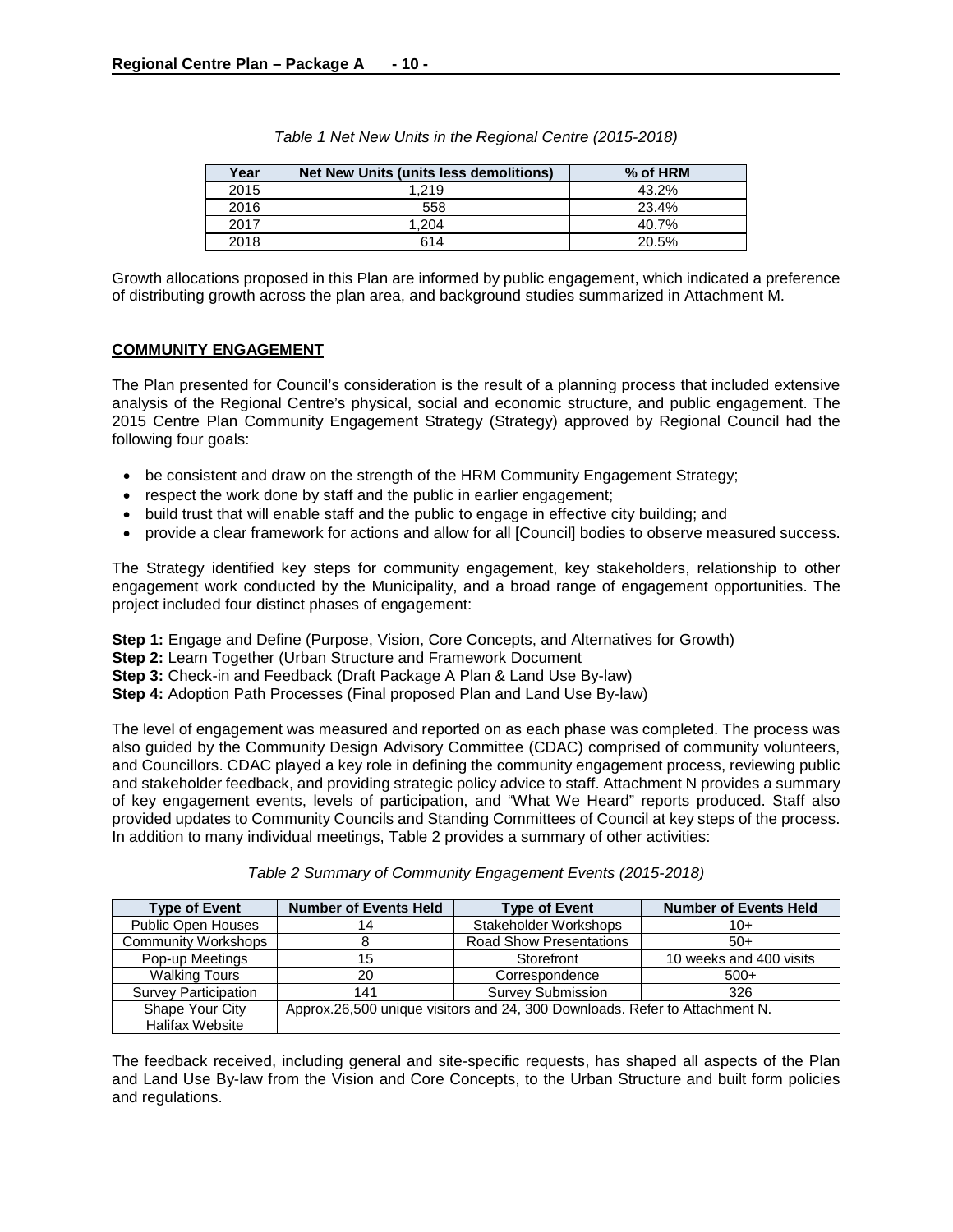## **DISCUSSION**

The goal of the Plan is to support the community's vision for the Regional Centre, while providing for the right balance between protecting environmental, cultural and heritage resources, housing affordability and mobility choices, and fostering a positive and predictable development climate. This section of the report summarizes the key policy and regulation considerations citing key sections and the Plan or Land Use Bylaw (Attachments A and B).

## **Regional Centre Plan Purpose (Part 1)**

Part 1 of the Plan describes the context, process and purpose of the Plan, which is a detailed policy document intended to guide decision-making for development and investment within the Regional Centre. It provides a vision for land use, built form, design, heritage preservation, and public investment in public realm improvements such as streets and parks. The Plan also sets out strategies and actions to be taken by the Municipality, its citizens and partners to achieve that vision. The Plan is also a strategic document that responds to opportunities and challenges in an evolving social, political and economic environment. Its policies should be monitored to evaluate their effectiveness in achieving the objectives of this Plan.

#### **Vision and Core Concepts (Part 2)**

Part 2 of the Plan provides the Vision for the Regional Centre as follows:

*The Regional Centre is the civic, cultural, and economic heart of the Halifax Regional Municipality. It is a prosperous and resilient community that supports the needs, health, and well-being of a diverse and growing population. New growth is located strategically to support the creation of complete communities, human scale design, and pedestrian comfort. The Regional Centre is the core of the best mid-sized municipality in Canada. It welcomes all who want to live, work, play and learn here.* 

In support of the vision, this Plan also identifies four Core Concepts established through the public consultation process:

- *1. Complete Communities*: Complete communities support people of all ages, abilities, incomes, and backgrounds to live, work, shop, learn, and play near one another;
- *2. Human Scale Design:* Human scale design is focused on building and streetscape design that makes people feel more at ease and allows them to relate to their surroundings;
- *3. Pedestrians First:* Pedestrians First policies prioritize the needs and comfort of pedestrians in all seasons and makes walking a more convenient and viable transportation choice; and
- *4. Strategic Growth:* Strategic Growth policies seek to accommodate at least 40% of the Municipality's growth within the Regional Centre by distributing growth in context-specific forms where services exist, providing for streamlined and predictable development review processes, and providing for transitions between different areas of the Regional Centre.

#### **Urban Structure (Part 3)**

Part 3 of the Plan sets out policies for land use designations, zones within those designations, permitted and prohibited uses, and any context specific direction for future land use and built form. Local context can be established in the form of area descriptions, precincts, and special areas. Urban Structure is defined on Map 1 of the Plan (Attachment A), and in Attachment R of this report. Attachment O provides a more detailed summary of the proposed policies.

*1. Downtown:* This designation is applied to Downtown Dartmouth, which is part of the cultural, commercial and civic heart of the Municipality. These lands are major growth areas consisting of opportunity sites, where the intensive mix of uses and larger scale developments are supported and encouraged. The designation also focuses on respecting the local heritage context and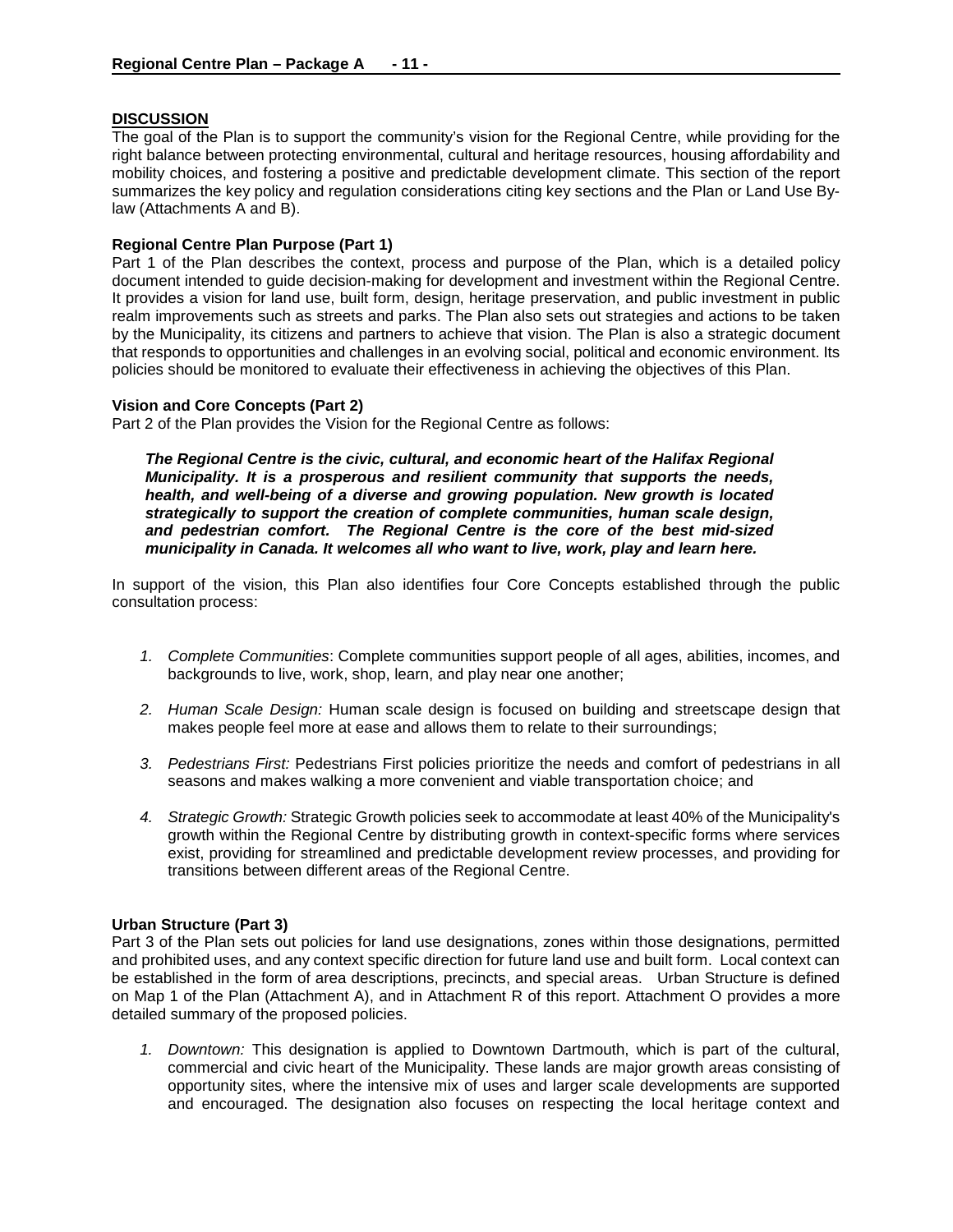transitions to surrounding low-rise neighbourhoods. It includes provisions for the Downtown (D) Zone, and provides guiding policies for four precincts, and two special areas.

- *2. Centre*: This designation is applied to concentrated nodes of commercial and mixed-use developments along one or more transportation links, but that do not directly abut surrounding lowrise neighbourhoods. These lands may include under-utilized lands and will be major growth areas where a range of buildings, including high-rise buildings, will be accommodated. The designation will include two zones (CEN-2 and CEN-1). Specific lands around the following commercial streets are included in the six Centres: Gottingen Street, Highfield Park Drive, Quinpool Road, Robie Street/Young Street, and Spring Garden Road.
- *3. Corridor*: This designation is applied to lands that front on streets that have access to transit, that link major commercial or community nodes (e.g. Centres, parks etc.), and have either established or emerging local commercial uses. They typically abut low-rise neighbourhoods in the rear yards, and are typically one lot deep. These lands are intended to develop as mixed-use areas that provide housing, goods and services to surrounding neighbourhoods in the form of low-rise, mid-rise, and in limited locations, tall mid-rise buildings. Land use and built form regulations support transition to low-rise residential areas. The designation will include one zone (COR). Examples of Corridors include parts of Robie Street, Windsor Street, Oxford Street, Agricola Street, and Windmill Road.
- *4. Higher Order Residential*: This designation is applied to lands where low-rise, mid-rise, tall midrise, and in limited locations, high-rise multi-unit residential dwellings with limited commercial opportunities are supported. The designation applies to existing multi-unit residential The designation applies to existing multi-unit residential neighbourhoods, as well as larger sites at the periphery of Centres and Corridors, and may include underutilized lands. While lands within this designation offer opportunities to accommodate growth, the allowable scale of new development must consider the surrounding residential context. The designation will include two zones (HR-2 and HR-1). Examples of Higher Order Residential Areas include neighbourhoods along Wellington Street, Brunswick Street, Highfield Park Drive, and Mic Mac Boulevard.
- *5. Future Growth Node*: This designation is applied to larger commercial, industrial, vacant or otherwise underutilized lands. The intent of this designation is to accommodate significant mixeduse growth in the future. While neighbourhood planning has been completed for some of the Future Growth Nodes and has been incorporated in this Plan, others will require detailed planning to develop policy for developing complete communities. The designation will include the Comprehensive Development District Zone (CDD). Examples of Future Growth Nodes include Shannon Park, Penhorn, Dartmouth Cove, and Young Street lands.

## **Built Form and Urban Design (Part 4)**

Part 4 of the Plan focuses on quality urban design that considers the local context, and putting people first when making design decisions. It also encourages a compact and human scale design that promotes a wide range of mobility choices, enables better use of municipal infrastructure, and maintains the viability of neighborhood businesses. This Part is organized around the design process, starting with the context of the Regional Centre, and ending with the detailed design of structures on the site. It includes the following sections, some of which are summarized below:

- Urban Design Goals;
- Protected Public Views and View Terminus Sites;
- Protection from Wind and Shadow;
- Pedestrian-Oriented Commercial Streets;
- Accessibility in Site Design;
- Site and Landscape Design;
- Building Design;
- Parking and Driveways, and
- Signs.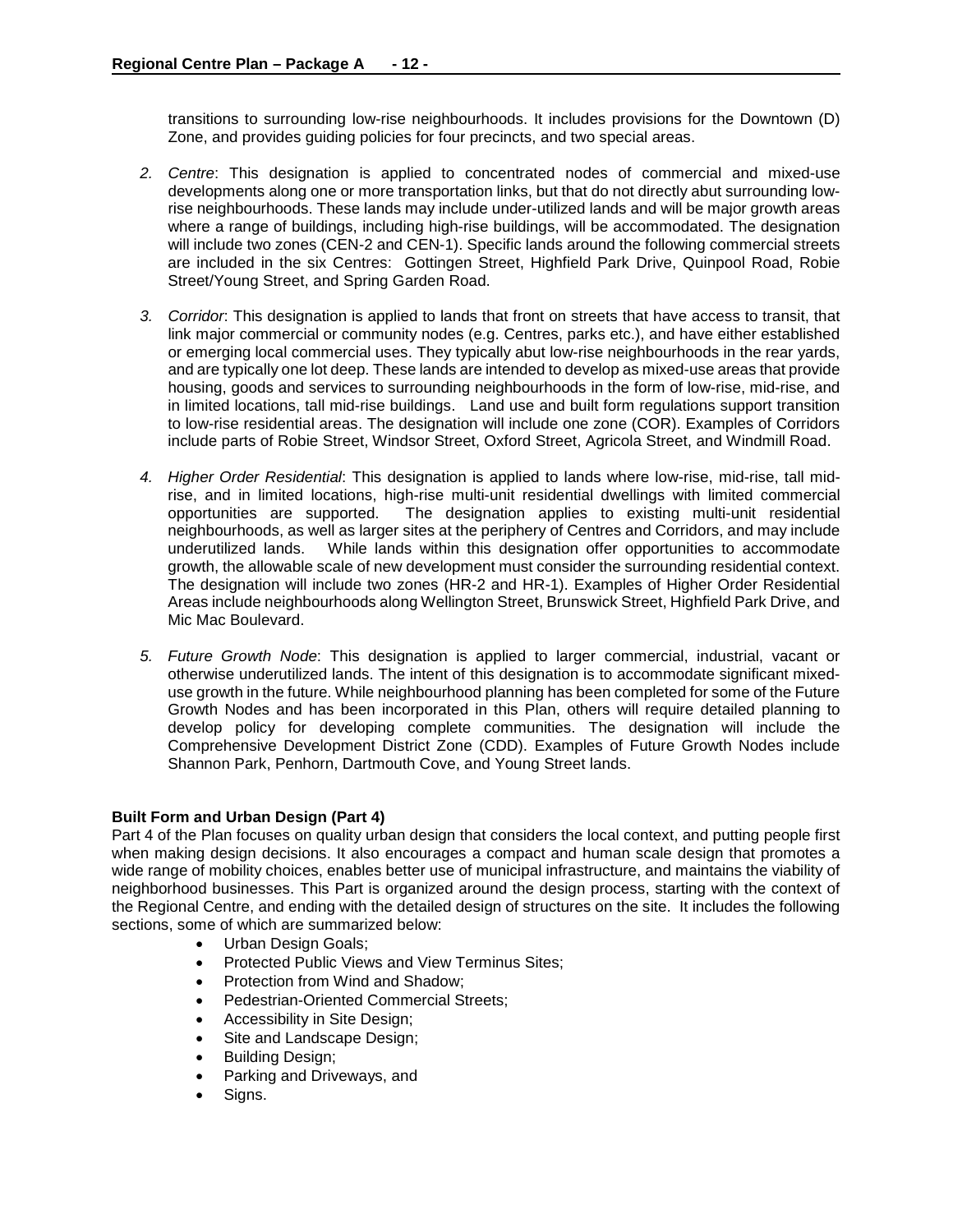- *1. Urban Design Goals:* The urban design goals of Contextual Design, Civic Design, and Human Scale Design are included in the Plan to guide policies and regulations related to site and building design.
- *2. Historic View Planes, Ramparts and View Corridors:* A series of view planes, ramparts and public views have been established in previous planning documents to preserve iconic views of Halifax Harbour, and these same views continue to be highly valued. There are five view planes originating on the Dartmouth Common, as well as ten view planes and thirteen ramparts originating from the Halifax Citadel. The view planes and ramparts have been updated to the new horizontal and vertical measuring systems, and vertical shifts to the by-law elevations have been applied (see Attachment M – SSDM, 2018 for more detail). There are also ten view corridors of the Halifax Harbour that have been surveyed, and cannot be obstructed by new developments.
- *3. Protection from Wind and Shadow:* Minimizing the impact of wind and shadow improves the enjoyment, usability, and even safety of open spaces in urban environments. The form of buildings has a direct impact on the speed of wind, and the length and duration of shadow that those buildings will generate and cast. Built form regulations detailed in Part 4 mandate low-rise streetwalls, streetwall setbacks and stepbacks, and maximum tower dimensions to mitigate wind and shadow impacts. The Land Use By-law also includes a new *Shadow Impact Assessment Protocol and Performance Standards*, and a new *Pedestrian Wind Impact Assessment Protocol and Performance Standards*.
- *4. Pedestrian-Oriented Commercial Streets:* Pedestrian-oriented commercial streets are characterized by a concentration of ground level retail. This can be supported by locating buildings close to the sidewalk, designing with narrow shop fronts, and extensive clear glazing at sidewalk level. While some streets already act as "main streets", others can evolve into specialized commercial or entertainment areas. Land use and built form policies and regulations support the following Pedestrian Oriented Commercial Streets: Alderney Drive, Gottingen Street, Portland Street, Quinpool Road, Robie Street, and Spring Garden Road. Additional streets may be established in the future.
- *5. Site and Landscaping Design:* Regulations and design requirements related to site context include site accessibility, open space planning, pedestrian connections, utilities, the location of parking and driveways, and lighting. This Plan supports the design of buildings, private open spaces and streetscapes to support accessibility for people of all ages and abilities. Supportive measures in the Land Use By-law include the following:
	- permitting accessibility ramps in required building setbacks;
	- establishing site plan approval requirements for barrier free at grade private open space, and parking areas where provided;
	- establishing site plan approval requirements for lighting for common entrances, walkways, publicly accessible open spaces and parking lots, and;
	- establishing site plan approval design requirements for barrier free pedestrian walkways for direct connections to buildings from the street, and through accessory surface parking lots.
- *6. Building Design:* Built form refers to the scale, shape, appearance, pattern, and configuration of buildings and structures that frame streets and open spaces. Built form is essential to the Urban Structure as it provides for transition from the most to least intense land use, and complements the surrounding context. Built form is shaped by quantitative regulations under the Land Use By-law, which determine the overall massing and scale of buildings. It also includes qualitative elements associated with the external appearance of buildings. To achieve the Pedestrian First and Human Scale Core Concepts, Part 4 places an emphasis on the scale of buildings, and the design of streetwalls. Some of the key aspects include:
	- the Plan identifies the most intense built form and land uses for the Downtown and Centres, followed by Higher Order Residential Areas and Corridors.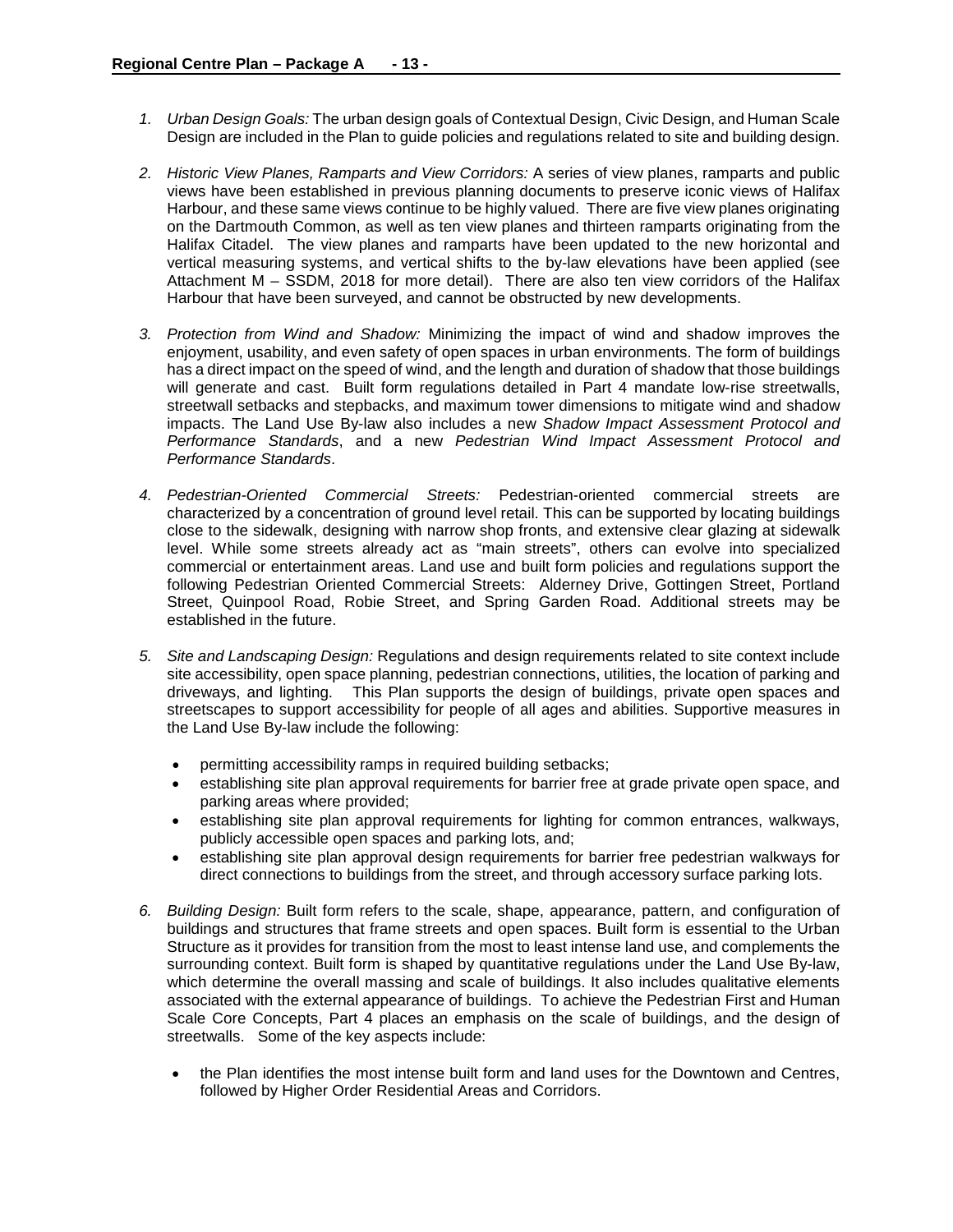- transition requirements to low-rise residential areas include minimum rear yard setbacks, stepbacks, screening, buffers, and fencing.
- *7. Maximum Floor Area Ratio (FAR) and Maximum Height:* A key component of land use planning and urban design is to provide certainty and predictability with respect to the density and scale of development in relation to the surrounding context. This also includes transitions in the scale of buildings, and the consideration of availability of services to support new developments. Rather than regulating densities through units or people per acre, the overall scale of development is proposed to be regulated using maximum Floor Area Ratio, or maximum Height.
	- *Downtown and Centres:* Floor Area Ratio (FAR) is generally defined in the Plan as the allowable floor area of a building divided by the area of the lot on which it is located. When combined with other built form requirements, such as streetwall heights, setbacks, stepbacks and maximum building dimensions, a maximum FAR establishes an allowable building scale that is clear and predictable while allowing for flexibility in how a building floor area is distributed over a lot. FAR precincts are applied in the Downtown and Centre zones where the context (separation from low-rise residential areas) affords greater opportunity to vary the height and shape of buildings. While FAR regulations are intended to provide design flexibility, an overall height limit of 90 metres is proposed, subject to maximum FAR, to encourage context sensitive design and the infilling of large lots. The maximum FAR precincts are mapped to provide variation based on local context, not zones.
	- *Corridors and Higher Order Residential Areas*: Outside the Downtown and Centre zones, building scale will be regulated through allowable maximum building height in conjunction with other built form standards to provide adjacent residents with a greater predictability of the built form. The maximum height precincts are mapped to provide variation based on local context, not zones.
- *8. Building Envelope:* The building envelope defines the limits of where a building can be located relative to the lot boundary, the surrounding built environment and the public realm, and the maximum dimensions of buildings. Pedestrian activity is supported when buildings are close enough to the public realm to allow for immediate enjoyment of building features, identification of main entrances, weather protection, and shorter routes to main entrances. Minimum and maximum setbacks are mapped to provide a variation based on local context. Maximums building and tower dimensions support human scale design.
- *9. Streetwall Scale and Design:* The streetwall is the most prominent and visible portion of a building, and is created by the continuity of adjacent buildings facing a street. The key components that support and impact the pedestrian realm are overall streetwall height, ground floor height, articulation, materials and human scale elements such as entrances, and awnings. A key feature of the Plan is to generally require a minimum streetwall height of 8 metres, and to limit streetwall height to maximum of 11 metres, creating streetwalls of between two and three storeys in height.

#### **Culture and Heritage (Part 5)**

The Regional Plan establishes seven objectives for culture and heritage and various policies that apply throughout the Municipality, and adopts the *Parks Canada Standards and Guidelines for the Conservation of Historic Places in Canada, 2nd edition*. Under this framework, Part 5 of the Plan supports the overall identification, protection and celebration of heritage and cultural resources under the *Nova Scotia Heritage Property Act*, and provides policy guidance for developments in heritage contexts.

This includes low-rise built form over registered heritage properties and nine proposed Heritage Conservation Districts, provisions for development agreements on properties that contain registered heritage properties, provisions for incentive or bonus zoning for heritage conservation, heritage conservation site plan approval design requirements for registered heritage and abutting properties, the recognition of identified cultural landscapes in the Plan, and the required consideration of cultural and heritage resources in the planning for Future Growth Nodes.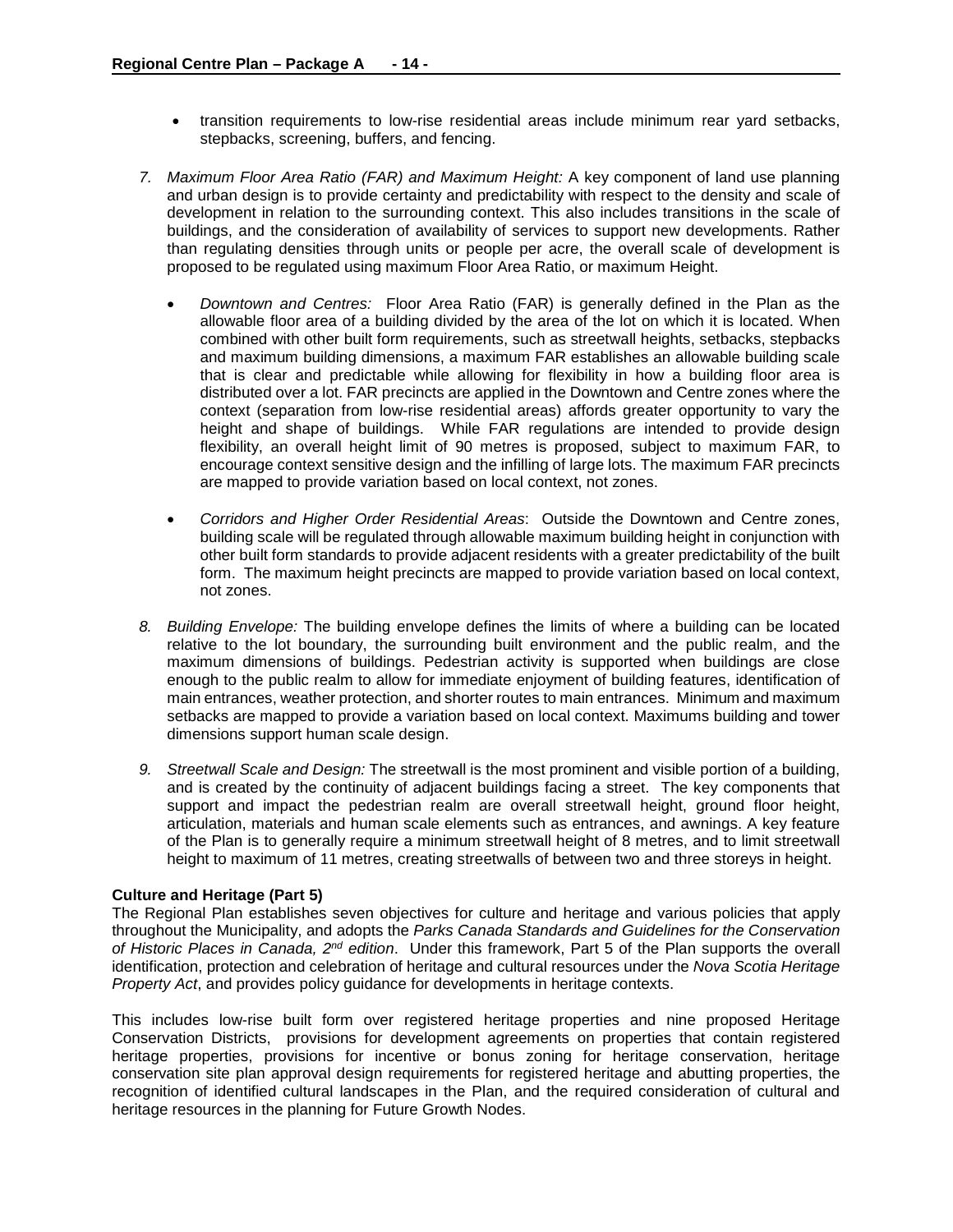## **Housing (Part 6)**

Part 6 of the Plan sets out overall land use policies for increasing the variety and accessibility of housing choices throughout the Regional Centre, by permitting a broad range of housing and built forms in all residential zones including secondary suites and backyard suites for low-density buildings, and shared housing. The Plan also requires a mix of unit types in high density dwellings, but does not impose a minimum unit size. As required by the *HRM Charter*, an affordable housing component is required in all incentive or bonus zoning, and the majority (60%) of public benefits is proposed to be directed to affordable housing as money-in-lieu contributions, which can be leveraged through other funding sources. The proposed policy directions and regulations, including ongoing support for any future incentives and partnerships related to housing, directly align with the Municipal Affordable Housing Workplan<sup>2</sup>, and are informed by the 2015 Halifax Housing Needs Assessment (see Summary of Research - Attachment M). The Plan also proposes additional community planning engagement in the Dartmouth North and Peninsula North neighbourhoods.

## **Economic Development (Part 7)**

The Regional Centre is the principal economic centre of Atlantic Canada and home to numerous sectors and industries including financial, logistics, education, health care, tourism, military, and government. Part 7 of the Plan supports economic development by permitting a concentration and a wide range of office, commercial and institutional uses in the Downtown, Centres, and Corridors, and enabling mixed-use zones. The Plan also permits home offices, home occupations, work-live units, and existing industrial uses in the Waterfront Special Area. It also establishes Pedestrian-Oriented Commercial Streets that can support specialized shopping and entertainment districts. Policies also support the maintenance and expansion of key institutions, supporting enclaves of innovation, removing land use barriers to entrepreneurial activities, supporting housing affordability, preserving heritage resources, and other actions that are aligned with the Halifax's Economic Growth Plan 2016-2021[3](#page-14-1).

## **Mobility (Part 8)**

The Regional Centre offers opportunities to live within walking or bicycling distance to work, shops and transit, and it is also the most popular destination for commuters in the Municipality. The integration between transportation and land development has been a key regional priority since the 2006 Regional Plan, and several functional plans were approved by Council to support these principles<sup>4</sup>, including the Integrated Mobility Plan. Since most people are pedestrian at some point, placing pedestrians first improves the urban environment for everyone.

Part 8 of the Plan sets out overall land use policies that prioritize pedestrian and cyclist safety and comfort, and public transit. The movement of goods and development near railways is addressed, and Transportation Reserve zoning is established for the Dundas Street extension project. This Plan also supports the design of buildings, private open spaces and streetscapes to support accessibility for people of all ages and abilities, as outlined in Built Form and Urban Design (Part 4) section of this report. Requirements for human scale streetscapes, building setbacks, open spaces, and pedestrian connections will make walking a more attractive option. The Plan supports these objectives by locating growth near current or planned transportation nodes and corridors, and requiring minimum setbacks for developments close to railway operations. Transit and active transportation are prioritized in the planning of Future Growth Nodes.

#### **Environment (Part 9)**

Part 9 of the Plan sets out policies and regulations to implement Regional Plan environment policies, such as coastal and watercourse setbacks, stormwater management, stormsurge protection for residential developments, urban lake water quality, and policies supportive of urban agriculture, parks and open space planning consistent with the Halifax Green Network Plan<sup>[5](#page-14-3)</sup>.

<span id="page-14-0"></span><sup>&</sup>lt;sup>2</sup> July 20, 2018 [Staff Report.](https://www.halifax.ca/sites/default/files/documents/city-hall/regional-council/180731rc1423.pdf) Affordable Housing Workplan.

<span id="page-14-2"></span><span id="page-14-1"></span><sup>&</sup>lt;sup>3</sup> Halifax Partnership. [Economic Growth Plan 2016-2021;](http://www.halifaxpartnership.com/en/home/economic-data-reports/economic-strategy/default.aspx) Aug. 13, 3017 Staff Report.<br><sup>4</sup> The Active Transportation Plan (2006); the Regional Parking Strategy Functional Plan (2008); the Transit Moving Forward Together Plan (2017); and the Transportation Demand Functional Plan (2010).

<span id="page-14-3"></span><sup>5</sup> Halifax Green Network Plan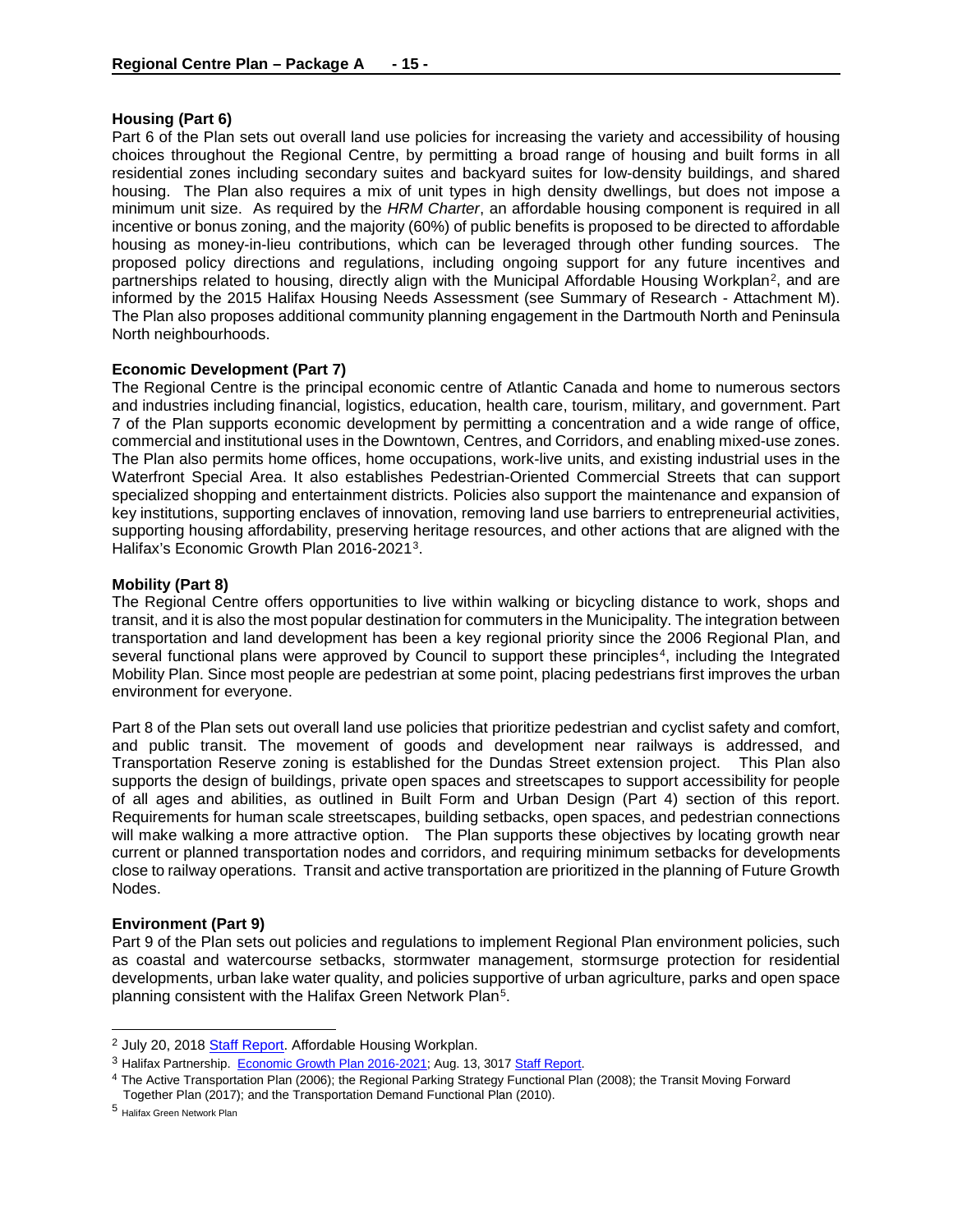While staff made every effort to address CDAC's recommendations, it is recommended that CDAC motion made on November 28, 2018 related to the following two matters be considered as part of Package B:

- limiting Harbour infill uses to industrial and open space uses only by adopting a water access designation and zoning; and
- considering the most likely sea level rise scenarios over a period of 50 years for residential and commercial uses when drafting Centre Plan documents.

As Package B is intended to address parks and industrial lands abutting the Halifax Harbour, and lands abutting watercourses, both of which contain water lots, these issues are best to be addressed in Package B. Staff are currently working on a *Municipal Community Energy & Climate Action Plan* and updated LiDAR survey data which can further inform environmental policies for the complete Regional Centre Plan.

## **Implementation (Part 10)**

The Plan will be implemented through the adoption of the Regional Centre Land Use By-law, the Regional Subdivision By-law, other by-laws of Council, and through Council's annual capital and operating budgets. Part 10 of the Plan sets out an approach to implementing the Plan through community engagement, future reviews and amendments to this Plan and the Land Use By-law, development approval processes, policies to guide future local planning and development agreements, incentive or bonus zoning, variations to the Land Use By-law, investments to support this Plan, and transition to this Plan. Key sections are highlighted below.

- *1. Evaluation and Reviews:*This Plan and the Land Use By-law may be reviewed periodically, and Council can consider comprehensive review every ten years from the date of adoption, or from the date the most recent ten-year review has come into effect. The review may include those items directed by Council, as well as strategic opportunities identified in the Plan. Appendix 1 includes Plan Performance Indicators.
- *2. Site Plan Approval:* Site Plan Approval is a development tool enabled under the *HRM Charter* which can regulate site and building design, including the location of structures on a lot, the external appearance of structures as well as matters such as pedestrian access, outdoor lighting, location of facilities for the storage of solid waste. The purpose of Site Plan Approval is to ensure that development achieves the Urban Design goals of this Plan. Under this Plan, site plan approval for development will occur in two parts:
	- (a) the quantitative (measurable) elements of an application are subject to approval based on general land use and built form requirements of Land Use By-law such as maximum height or maximum FAR, minimum or maximum streetwall height, minimum yards, stepbacks etc.
	- (b) the qualitative elements of an application are subject to review in accordance with those requirements that are set out in Part VI of the Land Use By-law - Site Plan Approval Design Requirements and Variation Criteria; they include matters such as streetwall articulation, weather protection (e.g. awnings or canopies), and design of open spaces.
- *3. Design Advisory Committee (DAC):* To support the Site Plan Approval Process, the Plan provides an option for Council to establish an advisory committee to provide recommendations to the Development Officer respecting site plan approval applications in the Regional Centre, and to perform other duties as set by Council.

Using the experience in Downtown Halifax, the anticipated volume of applications, and to support a consistent interpretation of the design requirements, staff structured the Plan and Land Use Bylaw to enable the Development Officer rather than a committee to make decisions on site plan approval applications. Based on research in other cities, design advisory committees or panels are common in most North American cities, but they typically have advisory as opposed to decision making authority, and are most effective when they can provide early design advice. Staff recommend that the DAC be established through a new Administrative Order, with the same membership as the current Downtown Halifax Design Review Committee.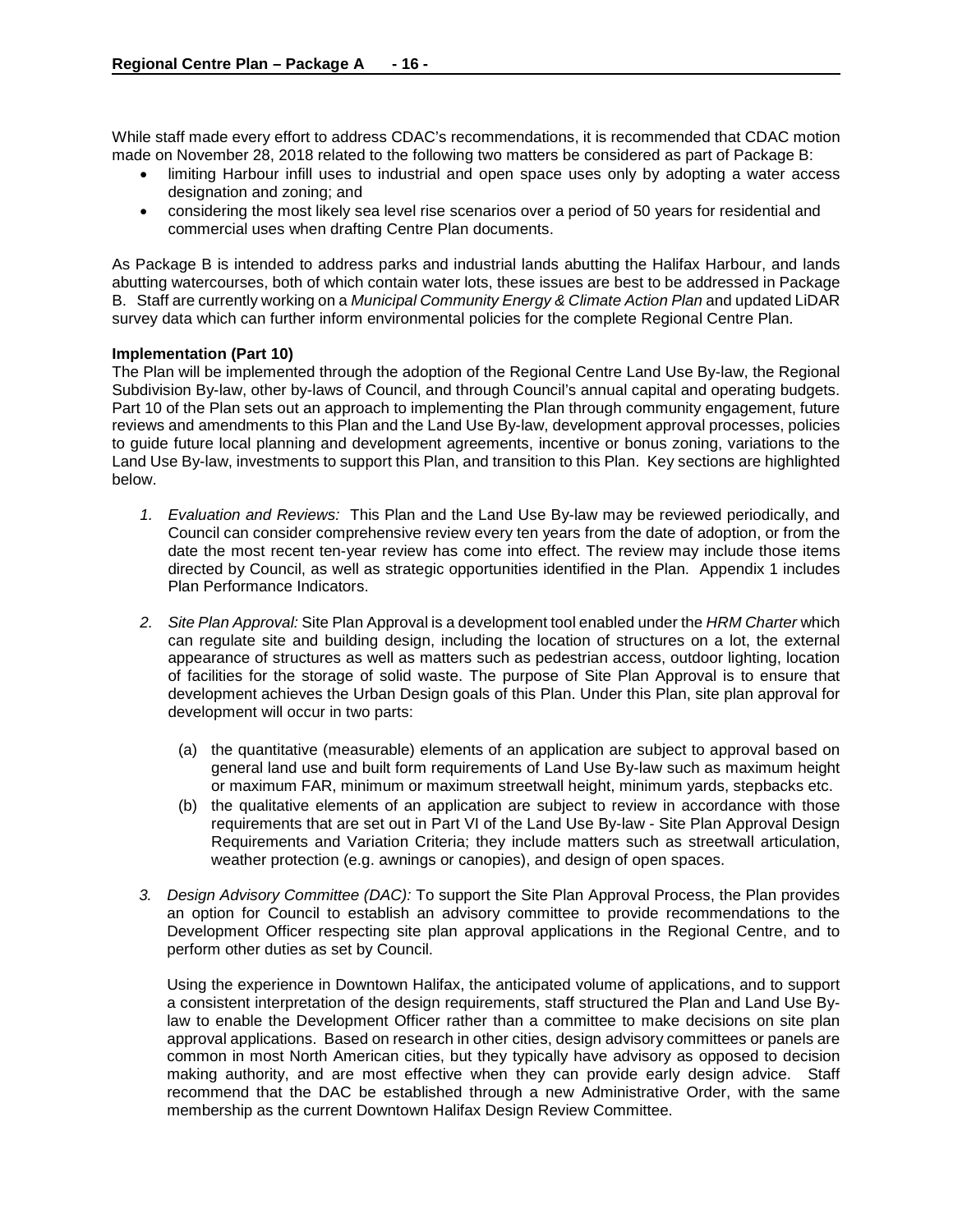*4. Incentive or Bonus Zoning:* Incentive or bonus zoning is a planning tool under the HRM Charter, which allows the Municipality to require developments to provide public benefits in exchange for greater development rights. The intent of this tool is to enhance, and not replace, other municipal investments so that the density enabled under the Plan is accompanied by the amenities and public benefits that support complete and inclusive communities.

The proposed framework is based on the 2015 Density Bonusing Study, experience with the Downtown Halifax program, extensive public and stakeholder consultation, and CDAC recommendations. The proposed framework seeks to balance strategic growth targets, predictability, incentivizing development, and supporting tangible public benefits. The proposed framework was designed to distribute the program across Package A lands and most developments, while also considering the overall costs and benefits of the program. Approximate potential floor area densities and estimated public benefit values are provided in Attachment P based on varied project sizes.

The proposed acceptable public benefits for the Regional Centre Plan Area include:

- affordable housing;
- heritage conservation;
- public art;
- improvements to municipal parks;
- community cultural spaces; and
- other public benefits that may be set out in the Land Use By-law.

The Land Use By-law permits the acceptance of money in lieu of the public benefit as enabled by the Charter, and in the case of certain public benefits only accepts money-in-lieu contribution for a public benefit. Some of the key components of the proposed program include the following:

- incentive or bonus zoning must be included in heritage development agreements;
- at least 60% of the public benefit must include money-in-lieu for affordable housing, and the remainder can be suggested by the developer;
- only money-in-lieu can be accepted for affordable housing, improvements to municipal parks, and affordable community cultural spaces;
- money-in-lieu can also be accepted for public art, and heritage conservation;
- Council can add additional public benefits by amending the Land Use By-law;
- density bonusing rates are based on 60% of average land values in seven Regional Centre density bonus districts; the average land values were confirmed by Turner & Drake Partners Ltd. (2018);
- bonus rates do not apply to the first 2,000 square metres of any development, but are calculated on 20% of the remaining total new floor area; and
- developments cannot exceed the maximums FAR or maximum height.

Based on Council's direction on the proposed framework, staff recommend that a new reserve be established, and that an Administrative Order be developed to govern the management and expenditure of any money-in-lieu funds for the purpose for which they were collected.

*5. Affordable Housing Public Benefit Component:* While the proposed framework proposes that the majority (60%) of the program's value be directed to affordable housing, it is only one component of addressing housing affordability issues, and supporting Council's affordable housing targets. The Municipality continues to be an active member of the Housing and Homelessness Partnership, and in July of 2018 Council approved the Affordable Housing Workplan<sup>[6](#page-16-0)</sup>.

<span id="page-16-0"></span><sup>&</sup>lt;sup>6</sup> July 20, 201[8 Staff report.](https://www.halifax.ca/sites/default/files/documents/city-hall/regional-council/180731rc1423.pdf) Affordable Housing Workplan.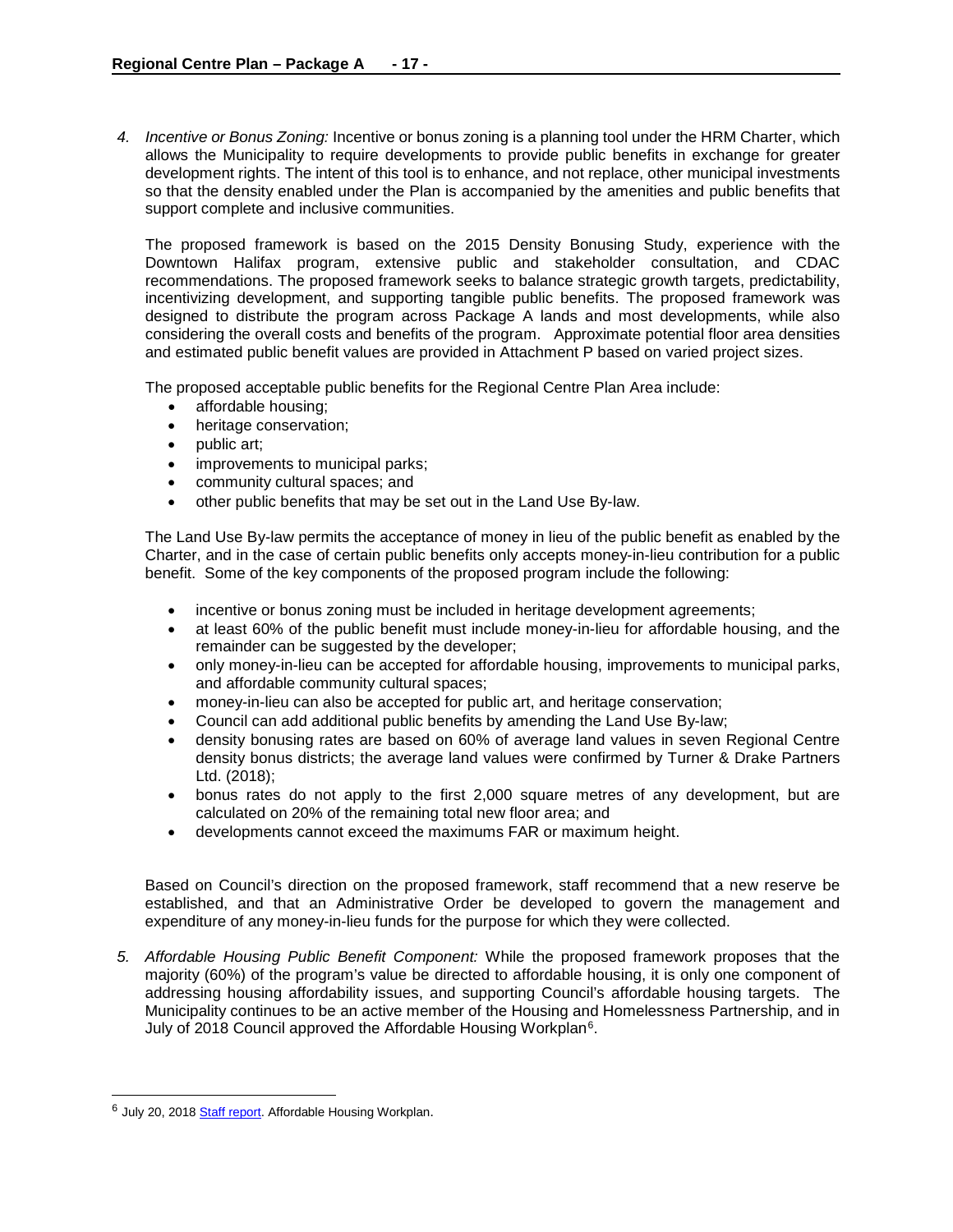The approach to affordable housing public benefit component was however revised based on public and stakeholder consultation on Package A. It also differs from the following Dec. 6, 2016 Regional Council motion report directing staff to[7:](#page-17-0)

- *1. Develop an incentive or bonus zoning program for affordable housing benefits, including an Administrative Order and any required financial tools, in accordance with the program goals, assumptions, principles and directions outlined in the staff report dated September 6, 2016;*
- *2. Negotiate with Housing Nova Scotia a Memorandum of Understanding assisting with the monitoring of affordable housing units provided by way of incentive or bonus zoning agreements.*
- *3. Work with the Province of Nova Scotia to permit density bonusing and inclusionary zoning for private rental affordable housing in areas in HRM not covered by the Centre Plan.*

The Municipality requested Charter amendments from the Province based on Part 3 of the Council motion. While the power to use density bonusing in all areas of the Municipality has been granted, inclusionary zoning continues to be on the list of requested amendments.

This report recommends that Council rescind Parts 1 and 2 of the motion based on the following:

- *10.* Part 1 of the motion was based on staff recommendation to focus up to 75% of public benefits on affordable housing in the form of less than market rate units for a limited period of time. However, based on feedback from the public, stakeholders, staff, and CDAC (July 25, 2018 motion), staff revised the planning documents to only accept money-in-lieu for affordable housing. Affordable housing has been a strong focus of all consultations on bonus zoning, yet concerns were expressed with respect to: the limited proposed affordability periods (15-20 years), the limited number of anticipated affordable units within individual developments, the administrative burden for the property owners and the Municipality, the ability of the Municipality to enforce long-term affordability or income requirements, and the ability of the program to address the needs of lowincome and vulnerable populations. Stakeholders also suggested that a greater portion of the program share should be directed to other public benefits.
- *11.*Part 2 of the motion directed staff to negotiate a Memorandum of Understanding with Housing Nova Scotia to help administer the program. Staff negotiated in good faith with Housing Nova Scotia staff, who were very supportive of a possible collaboration. However, given the link of the program to development approval processes it was agreed that many of anticipated administrative and enforcement challenges could not be resolved at this time, and that a money-in-lieu option can achieve a greater social benefit than units within private developments. The bonus zoning funds can, for example, be used to leverage federal and provincial funding sources.

Staff propose to return with a proposal as to how the grants program can be implemented. A major benefit of the revised approach is that any funds generated can be directed to Council's priorities, and can also leverage other sources of funding.

- *6. Non-conforming Structures and Uses:* Many buildings in the Regional Centre were constructed in accordance with former land use by-law provisions that may not conform to the new Land Use By-law. A substantial built environment exists in Package A lands, therefore special provisions are made to allow for the relaxation of the restrictions for the extension, enlargement, and alteration of nonconforming structures. To support any affected non-conforming uses, the Plan provides for the ability to relax the restrictions on non-conforming uses in a structure through a development agreement process.
- *7. Investments for Growth:* One of the main focuses of the Municipality is to maintain its assets in a state of good repair, and aligning future investments with identified growth targets of the Regional Plan and key social environmental and economic objectives. As such, the Municipality has invested significant capital resources in upgrading recreation facilities, transit facilities, trails, streetscapes, active

<span id="page-17-0"></span><sup>&</sup>lt;sup>7</sup> Sept. 6, 201[6 Staff report.](https://www.halifax.ca/sites/default/files/documents/city-hall/regional-council/161206rc1422.pdf) Implementation of Density Bonusing for Private Rental Affordable Housing in the Regional Centre.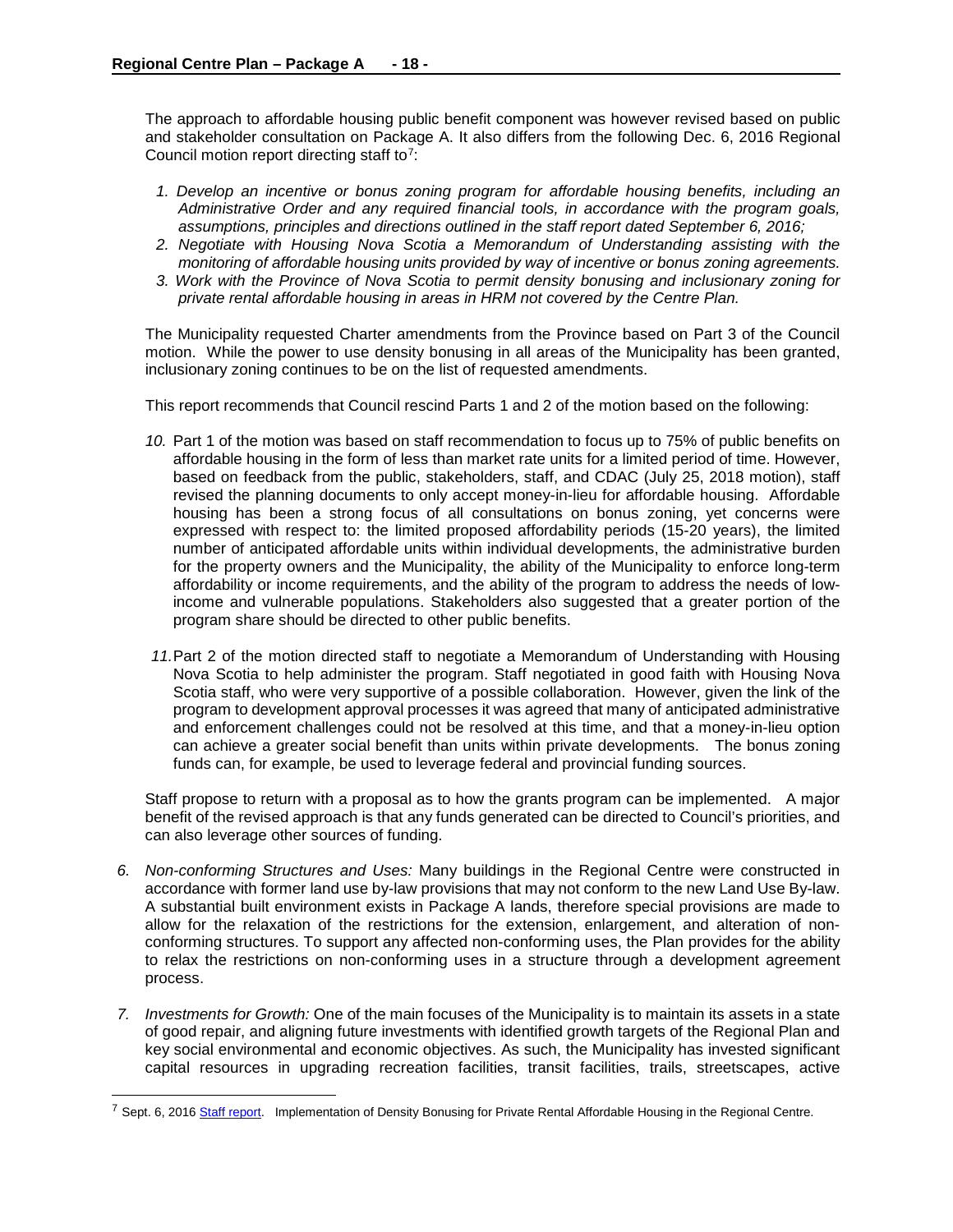transportation routes, municipally-owned registered heritage properties, and other Regional Centre infrastructure<sup>8</sup>. The Regional Centre Plan emphasizes the importance of the public realm in creating an environment that attracts and supports growth. Policies of this Plan state that Council may consider a range of programs and initiatives to support anticipated growth; some of these include:

- conducting needs assessments for parks, recreation, and cultural facilities to determine changing needs of the Regional Centre's population, and anticipated growth pressures;
- preparing a street and streetscaping program to establish project priorities based on current and desired growth and pedestrian activity, where the priority should be placed on improvements identified by Regional Plan Priority Plans, improvements to Pedestrian-Oriented Commercial Streets, and Corridors;
- supporting ongoing improvements to transit in the Regional Centre;
- preparing master plans for municipal parks and facilities to guide decisions for improvements to existing, new or expanded facilities;
- identifying, protecting and celebrating cultural and heritage resources in partnership with diverse groups, communities, and other governments;
- establishing heritage incentive programs in conjunction with new proposed Heritage Conservation Districts;
- supporting the economic and social development of neighbourhoods through local urban design plans, urban design awards, capital investments, placemaking programs, pilot projects;
- continuing to support affordable housing initiatives and affordable housing targets; and
- supporting studies needed to determine the adequacy of public water, wastewater or stormwater systems needed to accommodate growth.
- *8. Commercial Development Districts and Taxation:* Land development projects resulting in new growth may impact commercial assessments and levels of taxation. The Plan includes provisions that enable Council to consider establishing one or more commercial development districts within the Regional Centre Plan Area, within districts serviced by municipal wastewater and water systems. A Commercial Development District is a tool under the *HRM Charter* that enables the Municipality to phase in or average commercial taxes from assessment increases within each district. This can provide commercial businesses with greater predictability on their taxes, leading to a more stable and competitive investment environment.
- *9. Transition to the Regional Centre Plan:* During the preparation of the Regional Centre Plan, land development has continued to occur within the Regional Centre area in accordance with existing planning policies and land use by-law requirements. At the time of writing, 14 development agreement applications are progressing in various stages of review and approval within the Regional Centre. The development agreement applications were designed within the parameters of existing policies, and submitted in advance of the Regional Centre Plan being given first reading by Council. There is merit in considering them under the previous policies after the effective date of this Plan. Future amendments to approved development agreements should also be considered under previous policies, but time limits on starts and completions are proposed under the Plan.

There are also 23 active plan amendment applications initiated by Council in the Regional Centre. The majority were directed by Council to generally comply with the 2017 Centre Plan document. Staff will seek Council direction on any plan amendment applications that have not proceeded to public hearing prior to Council's first notice of its intention to adopt this Plan.

Part 10 of the Plan identifies specific time frames for the approval, construction, completion and amendments for active development agreement projects made on or before Council's first notice of its intention to adopt this Plan. In recognition of the unique scale and complexity of the King's Wharf development, longer timeframes are recommended for considering development agreement applications, amendments and completions on that site. The proposed transition timeframes are as follows:

<span id="page-18-0"></span><sup>&</sup>lt;sup>8</sup> See Nov. 19, 2018 Staff report. [Proposed 2019-20 Multi-Year Capital Program Budget;](https://www.halifax.ca/sites/default/files/documents/city-hall/regional-council/181204cow5.pdf) and Sept. 21, 2017 Staff Repor[t. Long](https://www.halifax.ca/sites/default/files/documents/city-hall/regional-council/171003rc1421.pdf)[term Strategic Capital Projects Update](https://www.halifax.ca/sites/default/files/documents/city-hall/regional-council/171003rc1421.pdf)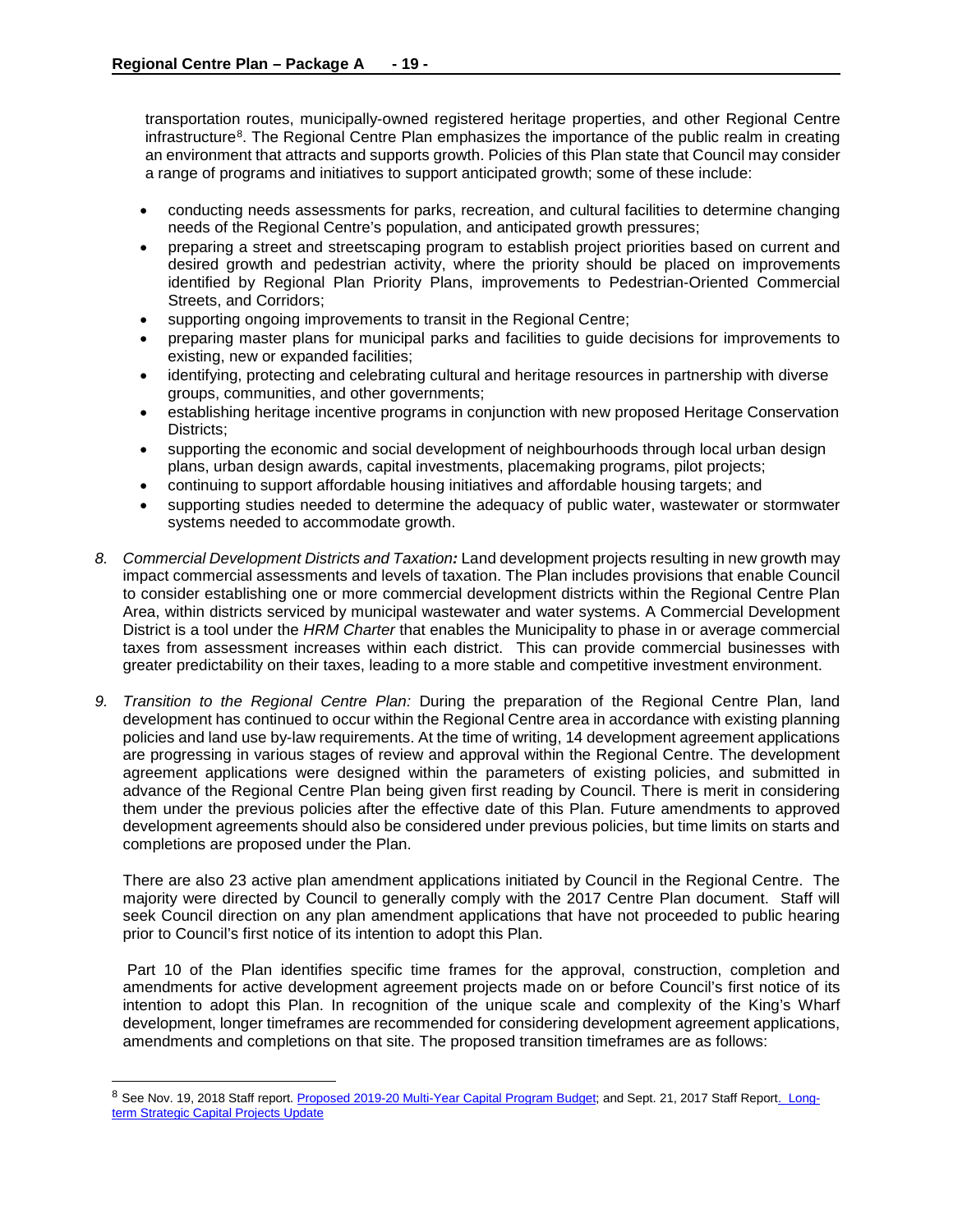| <b>Complete Applications</b>            | <b>Details of Application</b>                                                                                                                                             | <b>Planning Policy Considerations</b>                                                                                                                                                                       |                     |
|-----------------------------------------|---------------------------------------------------------------------------------------------------------------------------------------------------------------------------|-------------------------------------------------------------------------------------------------------------------------------------------------------------------------------------------------------------|---------------------|
| <b>Submission</b>                       | Application is made to the<br>Municipality on or before<br>Council's first notice of intention<br>to adopt the Plan                                                       | Planning policies in effect at the<br>time the complete application was<br>received                                                                                                                         | <b>Policy 10.26</b> |
|                                         | Application is withdrawn,<br>significantly altered, or refused<br>by Council, and a new<br>application is made                                                            | Regional Centre Plan policies and<br>Land Use By-law Regulations                                                                                                                                            | <b>Policy 10.26</b> |
|                                         | Application has not proceeded<br>to First Reading within 24<br>months of the adoption of the<br>Plan                                                                      | Application is subject to all<br>applicable requirements of the<br>Regional Centre Plan and the<br>Land Use By-law                                                                                          | <b>Policy 10.26</b> |
|                                         | Development agreements or<br>amendments to development<br>agreements for King's Wharf<br>that have been received by the<br>Municipality on or before<br>September 5, 2029 | Applications may be considered<br>by Council in accordance with the<br>policies in effect at the time<br>Council provides notice of<br>intention to adopt the Regional<br>Centre Plan.                      | Policy 3.9          |
| <b>Commencement</b>                     | Application is approved pursuant<br>to Policy 10.26                                                                                                                       | Project to commence within 3<br>years                                                                                                                                                                       | Policy 10.27        |
| Completion                              | Application is approved pursuant<br>to Policy 10.26                                                                                                                       | Project to be completed within 6<br>years                                                                                                                                                                   | Policy 10.27        |
|                                         |                                                                                                                                                                           | Kings Wharf Project to be<br>completed within 20 years from<br>the date the agreement is filed                                                                                                              | <b>Policy 10.27</b> |
|                                         | Applications for amendments to<br>existing development<br>agreements to extend the<br>project commencement and<br>completion dates                                        | The application is to include<br>project commencement dates not<br>exceeding one year and project<br>completion dates not exceeding<br>two years.                                                           | <b>Policy 10.29</b> |
| <b>Potential Amendments</b>             | Application is for amendments to<br>existing development<br>agreements                                                                                                    | Application is to be subject to<br>policies in effect at the time the<br>development agreement was<br>approved                                                                                              | <b>Policy 10.28</b> |
|                                         | Applications is for amendments<br>to existing development<br>agreements to extend<br>commencement and completion<br>dates                                                 | Application/project is to<br>commence within one year, and<br>be completed within 2 years                                                                                                                   | <b>Policy 10.29</b> |
| <b>Active Plan</b><br><b>Amendments</b> | Applications is for amendments<br>to existing planning documents                                                                                                          | Separate staff report will seek<br>Council direction on any<br>applications that did not proceed<br>to Public Hearing prior to<br>Council's first notice of intention to<br>adopt the Regional Centre Plan. |                     |

# **Regional Centre Land Use By-law**

The Regional Centre Land Use By-law is the principal tool for implementing the land development policies of the Regional Centre Plan, and it applies to all properties in the Regional Centre of the Municipality, as identified on Schedule 1 for Package A lands. It is the rulebook that establishes regulations for permitted uses and structures, including establishment of: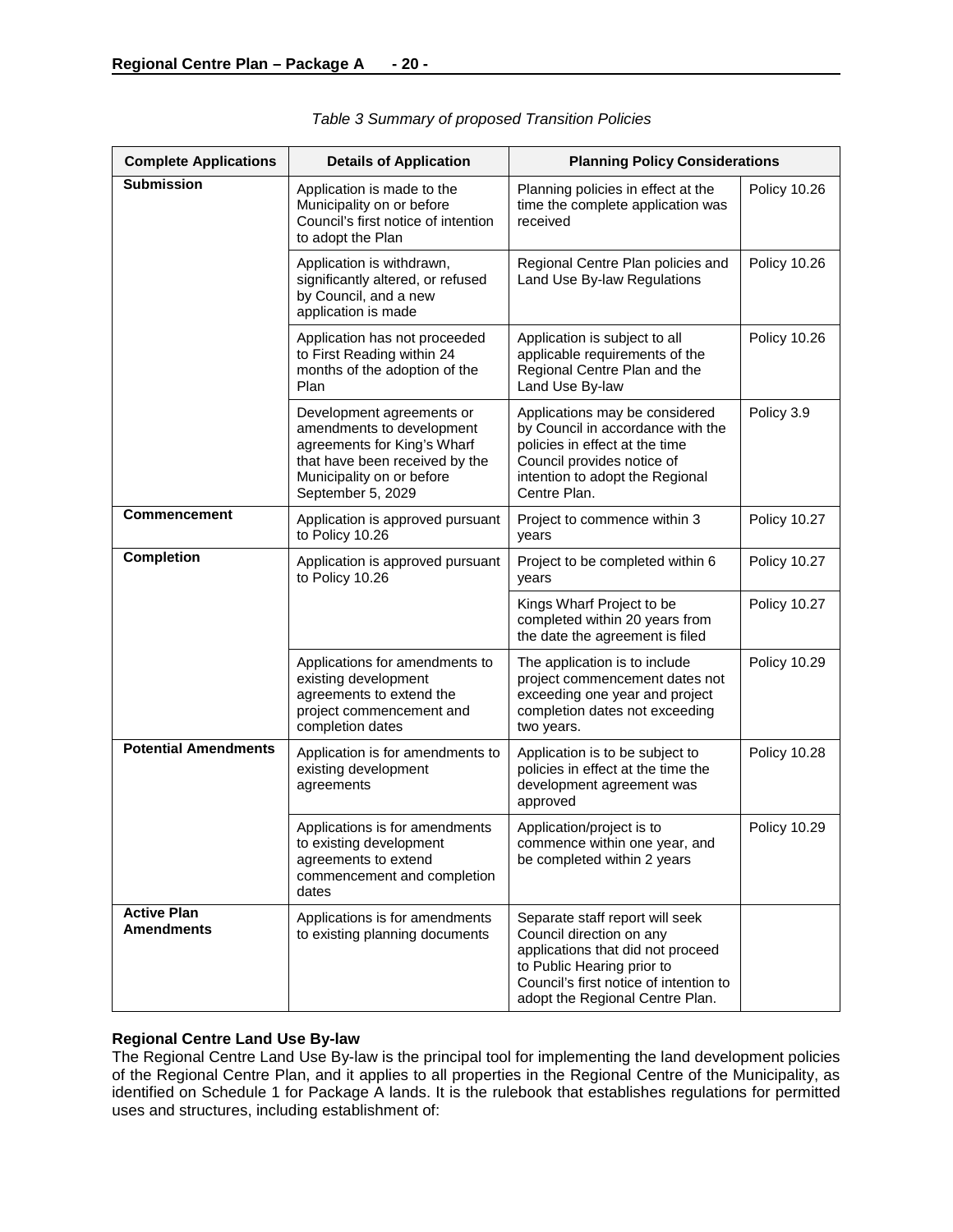- administrative provisions;
- requirements for development permit and site plan approval applications;
- zones and permitted uses;
- lot and built form requirements;
- site plan approval design requirements;
- view planes, ramparts, and view corridor requirements;
- landscaping, parking, and signs requirements;
- incentive or bonus zoning provisions;
- developments subject to development agreements;
- definitions and performance standards.

As part of the Land Use By-law Simplification project mandate, staff structured the document with the end user in mind, which includes members of the public, property owners, property developers, Council, and staff. This includes the use of tables, figures (illustrations), schedules (maps), and a numbering system that will allow each part of the planning documents to be unambiguously identified and ordered, regardless of its position in the document hierarchy. Another goal of the newly proposed system is to allow an easier way to amend the documents in the future, by eliminating the need ever to reuse a part number. The Land Use By-law includes a five-level hierarchy, consisting of Parts, Sections, Subsections, Clauses, and Subclauses.

The *Evidence Act of Nova Scotia* permits the introduction of by-laws into evidence in electronic form. This project is the second time where Council is being presented with the option to adopt Maps and Schedules within the new planning documents in this format.

#### **Amendments to Existing Planning Documents**

The implementation of the Regional Centre Plan for Package A requires amendments to multiple planning documents, including the Regional Plan, the Regional Subdivision By-law, the Dartmouth Plan, the Dartmouth Land Use By-law, the Downtown Dartmouth Plan, the Downtown Dartmouth Land Use By-law, the Downtown Halifax Land Use By-law, the Halifax Plan, and the Halifax Peninsula Land Use By-law. The detailed proposed amendments are included in Attachments C to K, and are introduced for the following reasons:

- amendments to the Regional Plan update the vision for the Regional Centre, include the Core Concepts as developed through the Centre Plan planning process, and introduce minor housekeeping amendments such as the phased adoption of the new Regional Centre Plan (Attachment C);
- amendments to the Regional Subdivision By-law clarify that the requirement for minimum lot sizes quoted in the By-law for lands in the Dartmouth Municipal Plan area do not apply within the lands regulated by the Regional Centre Plan and Land Use By-law Package A lands (Attachment D); and
- amendments to the Dartmouth Plan, the Dartmouth Land Use By-law, the Downtown Dartmouth Plan, the Downtown Dartmouth Land Use By-law, the Downtown Halifax Land Use By-law, the Halifax Plan, and the Halifax Peninsula Land Use By-law will remove the Regional Centre Package A lands from those documents to eliminate any potential conflicts and inconsistencies, and update any maps and schedules that affect and apply to the plan areas (Attachment  $E - K$ , inclusive)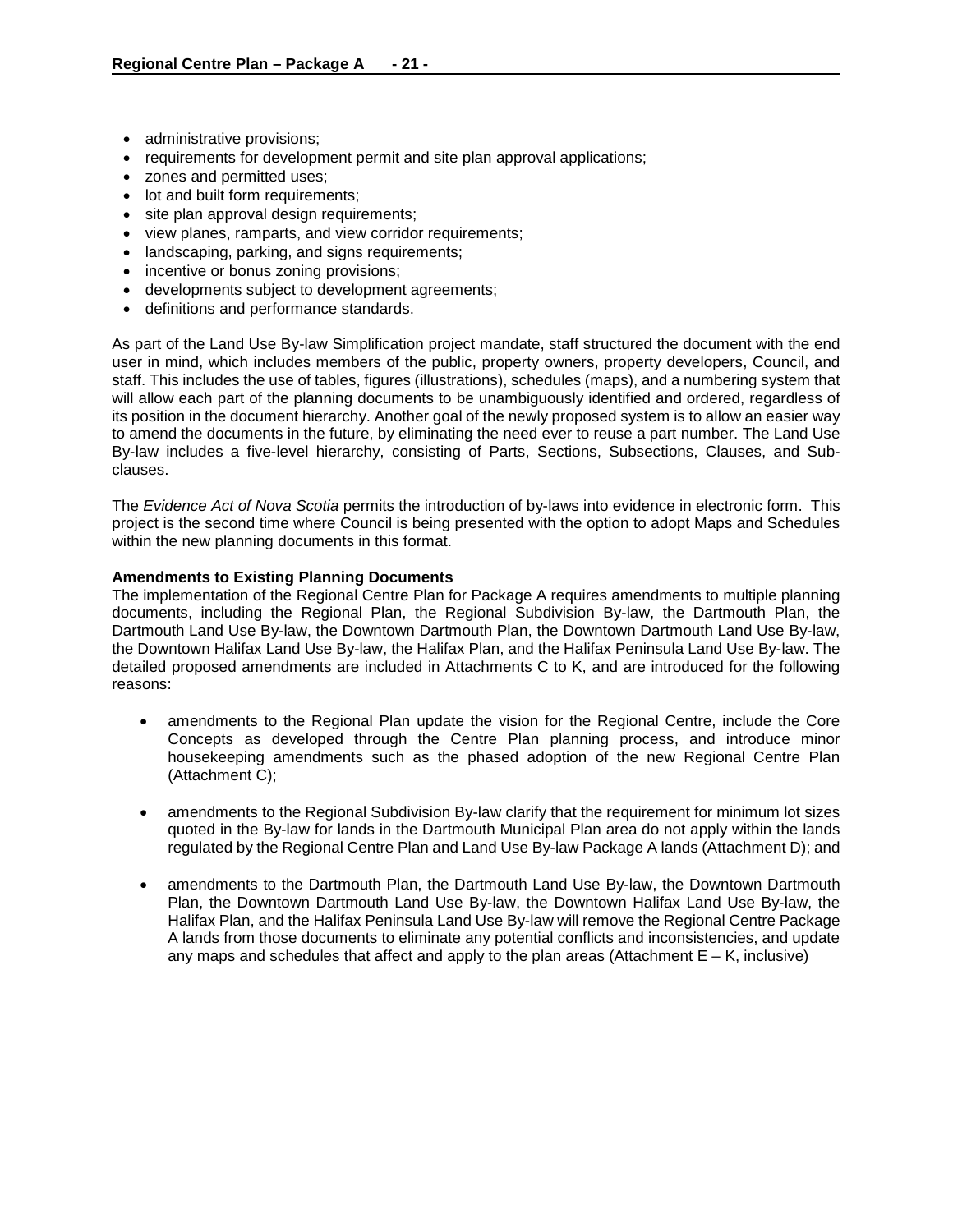## **Governance Under the Centre Plan**

Since the creation of Halifax Regional Municipality in 1996, Regional Council has enabled the creation of Community Councils. The number and the area in which they cover has changed over time and currently, the Municipality is governed at the local level by three Community Councils:

- Harbour East- Marine Drive Community Council (HEMDCC);
- North West Community Council (NWCC); and
- Halifax and West Community Council (HWCC).

Regional Council has delegated the authority to Community Councils to:

- hear variance appeals and site-plan appeals;
- approve development by agreement if the applicable municipal planning strategy provides for it (except for Downtown Halifax); and
- amend a land use by-law if the amendment carries out the intent of the municipal planning strategy.

With regards to these three powers, Community Councils stand in the place and instead of Regional Council. To ensure clarity over which Council body will have jurisdictional authority over the lands under Package A, four jurisdictional scenarios were developed. They are as follows

- **Scenario 1:** Create a new Community Council to review, address, and deal with matters relating to lands within Package A of the Regional Centre Plan;
- **Scenario 2:** Create a new Community Council to review, address, and deal with matters relating to lands within the entire Regional Centre Plan Area, except for Downtown Halifax Plan area;
- **Scenario 3:** Continue to utilize existing Community Councils with jurisdictional authority over lands within the Regional Centre Plan Area, which are HEMDCC and HWCC; or
- **Scenario 4:** Remove the lands within Package 'A' from the jurisdictional authority of HEMDCC and HWCC, and provide Regional Council full jurisdictional control over those lands until the Regional Centre Plan planning documents, inclusive of the Plan and Land Use By-law, are adopted.

The evaluation criteria developed to determine possible scenarios for Council to consider includes the following, and is detailed in Attachment Q:

- 1) Maximizing administrative support and resources;
- 2) Enabling consistency with regards to decision making;
- 3) Providing alternative and optional meeting locations for Council;
- 4) Allowing for a balanced number of Councillors per Community Council to ensure debate, regular quorums, and representation;
- 5) Balancing the amount of additional workload for Councillors; and
- 6) Reducing potential conflicts and overlaps due resulting from the existing boundaries of Electoral Areas and plan areas.

Staff advise that the best course of action is to adopt Scenario No. 4 as an interim measure until the full adoption of the Regional Centre Plan, inclusive of Package A and B. Scenario No. 4, which advises to provide Regional Council with jurisdictional control over the Regional Centre Package A lands, will ensure consistent decision-making and reduce potential conflicts and overlaps. In addition, with most of land development within Package A enabled through as-of-right processes and site plan approval process, there will be a minor increase in the number of applications requiring a planning review.

Following the full adoption of the Regional Centre Plan within an anticipated timeline of 2020/2021, Scenario No. 2 is recommended. This scenario involves the creation of a new Community Council to deal with land use within the entire Regional Centre Plan Area, except for the Downtown Halifax Plan area. It will ensure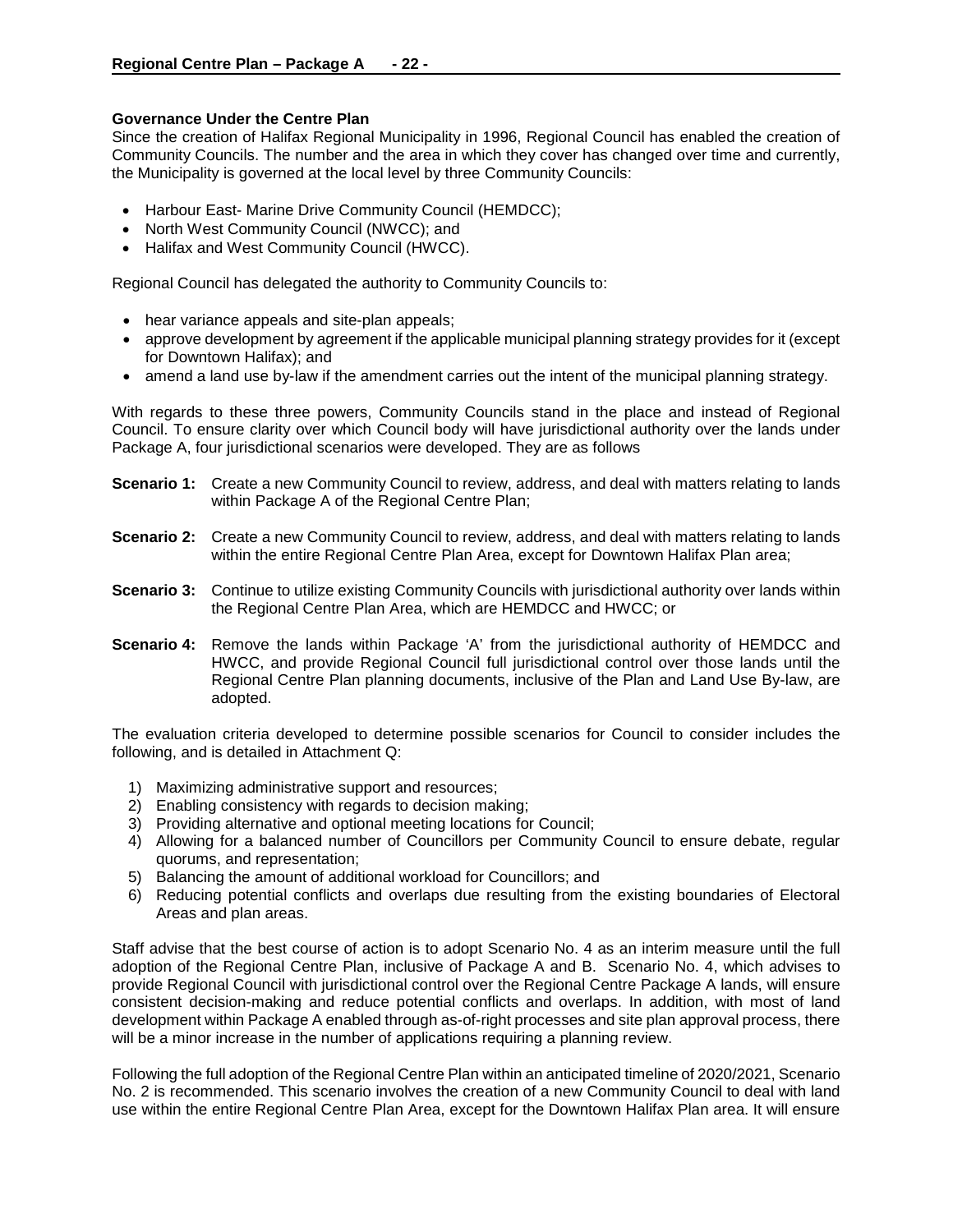that decisions on discretionary applications are made at the local level, and are reviewed and addressed consistently across the Plan Area.

To implement the proposed scenarios, except for Scenario No. 3, Regional Council is required to make changes to the jurisdictional authority of HEMDCC and HWCC by amending Administrative Order No. 48 (Respecting the Creation of Community Council). The anticipated amendments would either create a new Community Council, or limit the jurisdiction of existing Community Councils.

### **Planning Advisory Committees**

Community Councils, once established, are vested with certain powers by the *HRM Charter,* including establishing Planning Advisory Committees (PAC). Past Administrative Orders have specifically delegated such authority to the Community Councils, which resulted in establishing:

- Halifax Peninsula Planning Advisory Committee, which reports to HWCC;
- North West Planning Advisory Committee, which reports to NWCC; and
- St. Margaret's Bay Coastal Planning Advisory Committee, which reports to NWCC.

It is important for Council to note that the full adoption of the Regional Centre Plan project, inclusive of Package 'A' and 'B', will result in a limited number of discretionary approvals enabled. Staff advises that the creation of a PAC specifically for planning matters relating to Package 'A' lands may not be necessary.

Further, staff recommends that Regional Council exclude lands falling within Package 'A' from the Halifax Peninsula PAC as its jurisdiction does not apply to all areas impacted by Package 'A'. As such, amendments are required to Administrative Order Number 48 to exclude the areas of Package 'A' from the jurisdiction of HWCC, which in turn excludes the lands from the Halifax Peninsula PAC.

#### **Regional Centre Plan - Package B**

Once Regional Council renders a decision on the Plan for Package A lands, staff expect to continue to engage the community and present for Council's consideration planning documents for Package B lands. This is necessary to implement the direction of the Regional Plan and the Vision and Core Concepts of the Plan, and to achieve the goals and objectives of the Plan and Land Use By-law Simplification Project.

The preparation of planning policies and by-law regulations relating to lands within Package B will include completing a detailed phase of community engagement with multiple sessions and workshops, and finalizing of policies and provisions relating to:

- Established Residential areas;
- Employment Institutional lands;
- Employment Industrial lands;
- Water Access Lands (water lots); and
- Parks and Open Space lands.

Downtown Halifax may also be incorporated in the Plan. CDAC will continue to provide strategic guidance to the project, however there may be an opportunity to revisit the composition and Terms of Reference (TOR) of CDAC to ensure that stakeholder interests related to Package B lands are represented on the committee.

Staff also advise that Regional Council consider streamlining the planning approval process for Package B and the full adoption of the Regional Centre planning documents. This can be achieved by amending the various committee TORs to identify CDAC, Heritage Advisory Committee, CPED, and the Halifax and West Community Council, and the Harbour East – Marine Drive Community Council as the only review bodies for the Package B Regional Centre Plan process.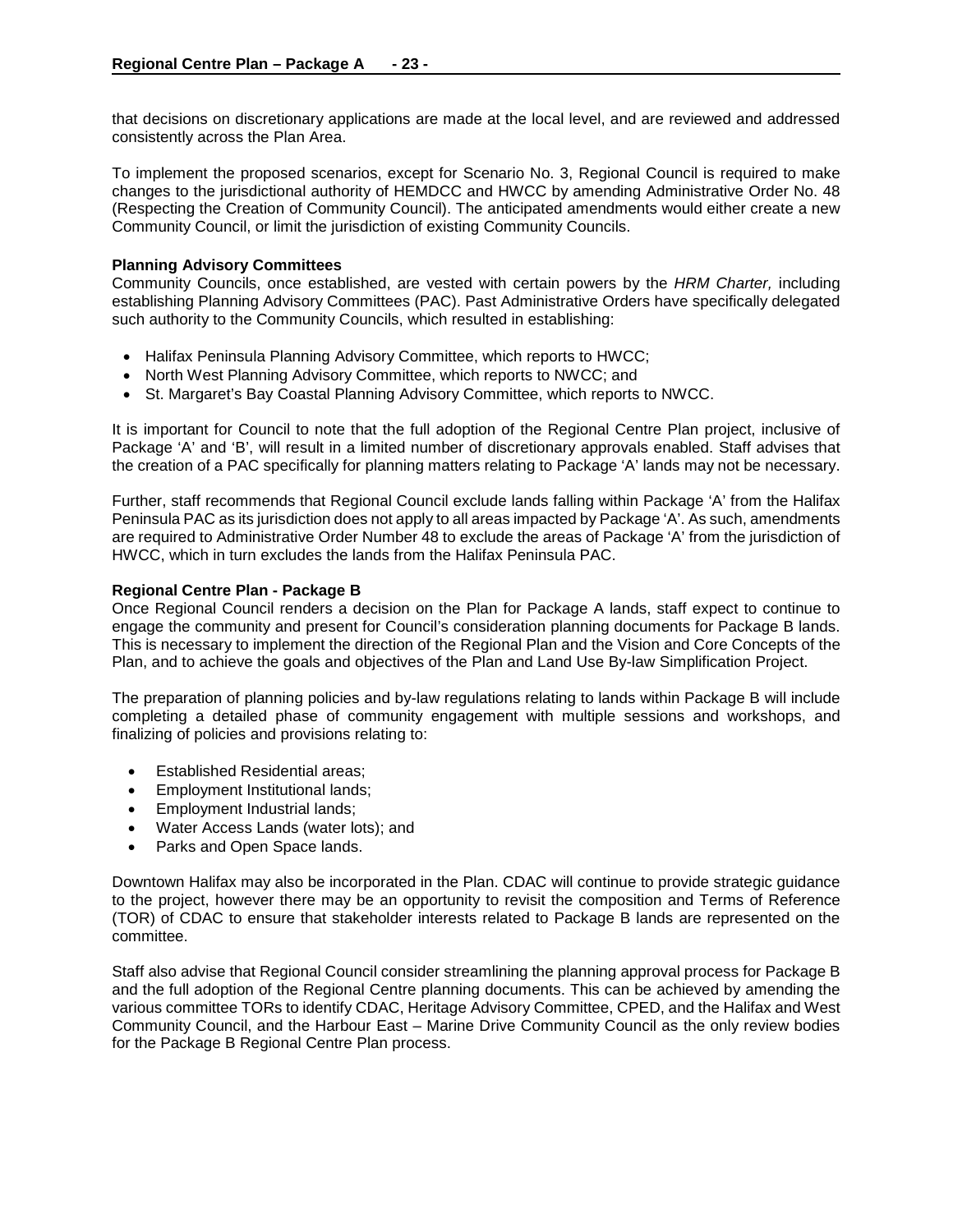## **Conclusion**

Land use planning seeks to regulate land development, ensure an efficient and strategic use of land, safeguard natural resources, reduce land-use conflicts, integrate mobility with land uses, and support other social, economic, and environmental goals.

This Plan provides a clear direction for future growth that creates complete communities and neighbourhoods, and a clear and streamlined framework for evaluating development proposals. This Plan seeks to balance strategic growth with urban design, pedestrian safety and comfort, culture and heritage, housing, economic development, mobility, and environment.

The Plan and Land Use By-law introduce higher standards for developments that will meet, and perhaps exceed, the community's expectations for a complete and inclusive community that places the needs of pedestrians and residents of all ages and abilities, first. The full implementation of the Plan will require the completion of Package B, as well as ongoing commitment by the Municipality to any potential additional growth incentives, heritage programs, support for affordable housing, recreation, transit, streetscaping and other initiatives that support residents and businesses in the Regional Centre.

## **FINANCIAL IMPLICATIONS**

There are no immediate budget implications resulting from the report recommendations. General administration of the proposed Regional Centre Secondary Municipal Planning Strategy and Land Use Bylaw can be carried out within existing resources and budget. The streamlined development application processes are expected to result in internal efficiencies once transition the new Plan is completed. Policy directions that can enhance the implementation of the Plan, and may result in additional costs or revenues are outlined below:

- The sustained achievement of 40% of regional growth within the Regional Centre as supported by this Plan is expected to result in certain servicing cost savings for the Municipality (Stantec, 2013).
- The Plan provides policy direction for the establishment of Incentive or Bonus Zoning Program, which if approved by Council, will result in public benefits to be provided on development sites. Any money-in-lieu collected by the Municipality will be required to be spent on Public Benefits in the Regional Centre. This report recommends that staff report back to Council with a detailed proposal for how the funds can be administered in an open and transparent manner.
- The estimated potential revenues resulting from the bonus zoning program are difficult to project at this time, as they will depend on the inventory of approved developments, Council's direction on active development agreement and plan amendment applications, and the overall market conditions. The 2015 Density Bonusing Study however estimated the average annual value of density bonus amenities could be approximately \$1.1 million per year for the first seven years (until the inventory of approved units is built out), and could double for each year after that, totalling about \$14.3 million over the ten-year projection period. The increased population growth, and development activity in the Regional Centre over the past three years could result in higher value of the program.
- The completion of proposed programs and projects to support anticipated growth, and the nine proposed Heritage Conservation Districts (HCDs) within an accelerated timeframe would require either a re-allocation of staff resources, or new staff resources. Options and recommendations for any financial incentives, streetscape and signage associated with any new HCDs will be brought forward to Halifax Regional Council as separate reports for consideration. It is estimated that there are 2,500 properties within the proposed HCDs. A separate staff report will outline a proposed process for the establishment of HCDs.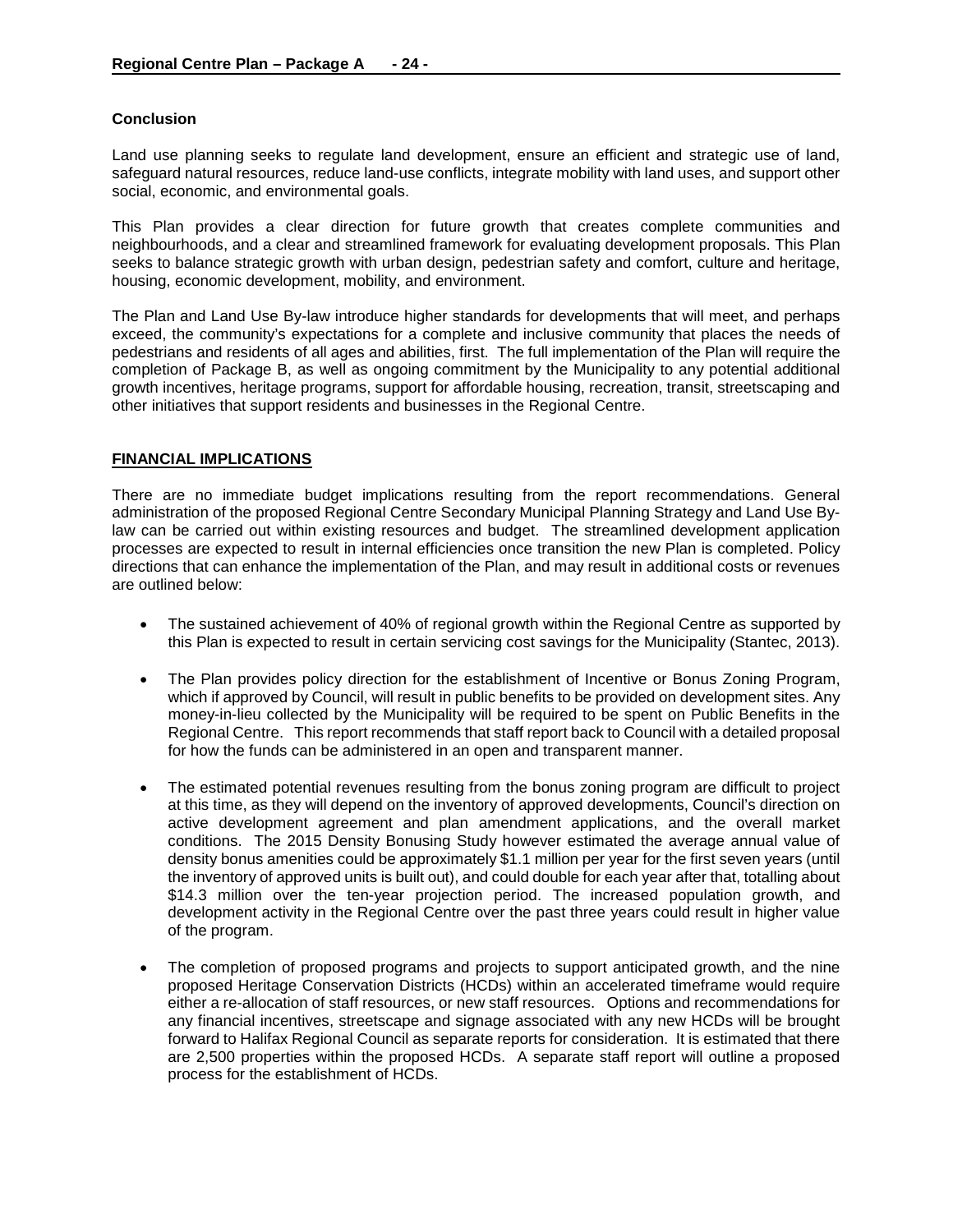- Investments for growth may result in increased operating and capital budget pressures. Staff will present the implications of these investments in separate staff reports.
- The Plan also enables a tool under the *HRM Charter* which allows Council to consider the establishment of one or more Commercial Taxation Development Districts within the Package A Plan area. This would allow Council to phase-in or average commercial taxes from assessment increases within each district. Options and recommendations for this tool will also be brought forward to Halifax Regional Council as a separate report for consideration.

Section 232(2) of the *HRM Charter* states that the adoption of a municipal planning strategy does not commit the Council to undertake any of the projects suggested in it. Also, such amendments and adoption processes are at the discretion of Regional Council and are not subject to appeal to the Nova Scotia Utility and Review Board.

## **RISK CONSIDERATION**

There are no significant risks associated with the recommendations in this Report. The risks considered rate Low. To reach this conclusion, consideration was given to the current number, age and lack of consistency between the existing planning documents which this Plan will partially replace, the number of planning applications in the Regional Centre, and the high degree of public and stakeholder consultation, as well as internal review undertaken to develop the proposed planning documents. Many of the proposed policies and regulations are based on the successful Downtown Halifax Plan and site plan approval process, and they also carry forward relevant policies from other planning documents. While the adoption of a Plan for only Package A may create some administrative challenges, this can be mitigated by preparing and disseminating communication and training materials for staff, industry stakeholders, and the public. Council always has the option to amend planning documents.

## **ENVIRONMENTAL IMPLICATIONS**

This Plan includes policies related to interconnected green spaces, minimizing environmental impacts of developments such as tree cover and stormwater run-off. In addition to implementing policies of the Regional Plan and related Priority Plans, the proposed Land Use By-law implement policies of the Regional Plan and Regional Centre Plan related to strategic growth, efficient use of land, food and energy security, parks and open spaces, low-impact development practices, watercourse setbacks and storm surge protection. The intent is to use existing infrastructure, and invest to make walking, cycling and transit appealing alternatives for commuting through promoting a compact, and intensified downtown that aims to foster a healthy pedestrian environment. Package B will further consider environmental implications for parks and open spaces, climate change adaptation, and additional lands around the Harbour and other watercourses.

## **ALTERNATIVES**

## **Community Design Advisory Committee**

The Community Design Advisory Committee may choose to:

- 1. Forward this report to the Community Planning and Economic Development Standing Committee with any suggested changes to the attached documents (Attachments A to K) and request changes be made before Regional Council considers First Reading;
- 2. Recommend the adoption of the proposed documents (Attachments A to K), subject to the recommended changes; or
- 3. Recommend against the adoption of the proposed documents (Attachments A to K).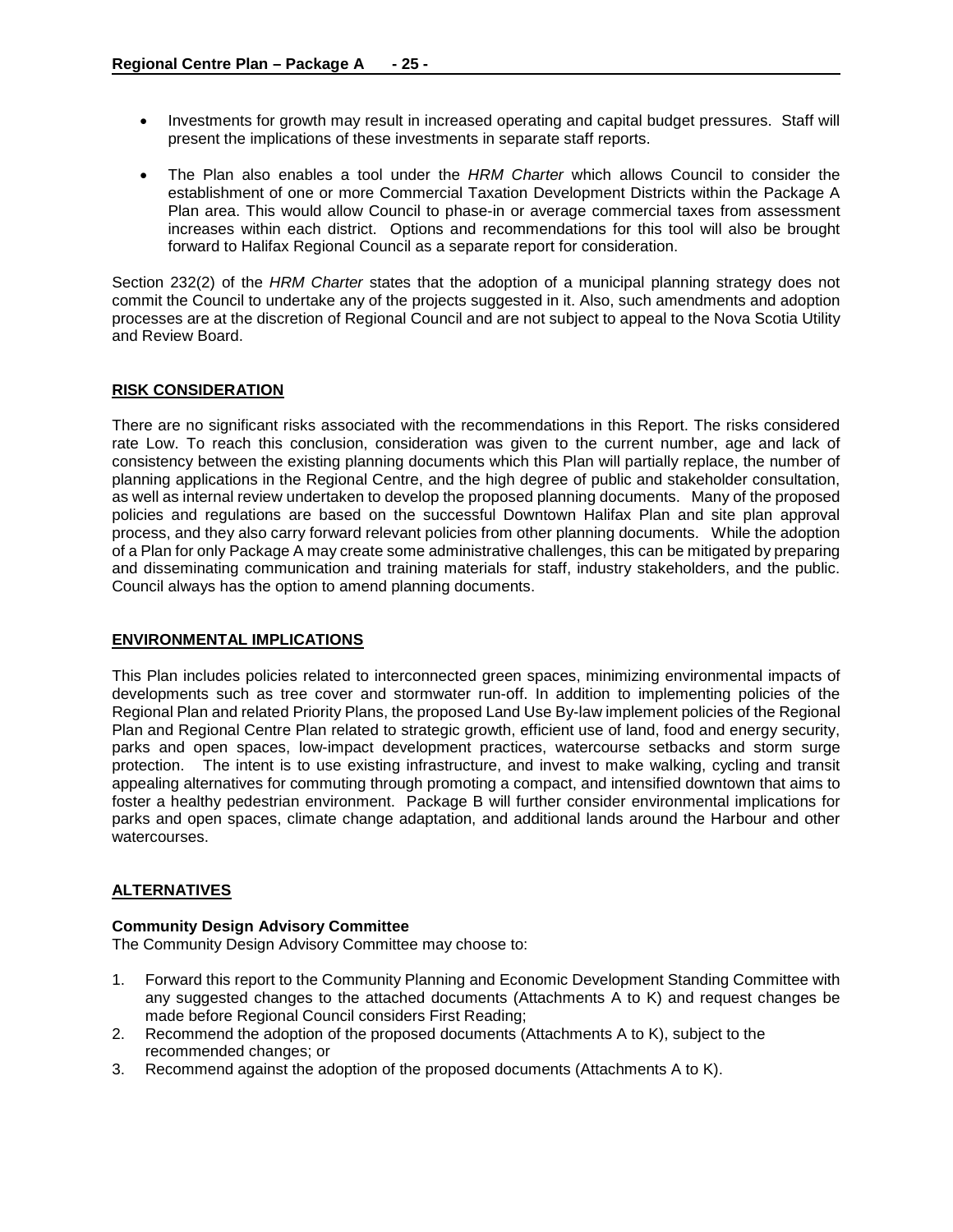## **Heritage Advisory Committee**

The Heritage Advisory Committee may choose to:

- 1. Forward this report to Regional Council with any suggested changes to the attached documents (Attachments A and B) and request changes be made before Regional Council considers First Reading;
- 2. Recommend the adoption of the proposed documents (Attachments A and B), subject to the recommended changes; or
- 3. Recommend against the adoption of the proposed documents (Attachments A and B).

#### **Halifax Peninsula Planning Advisory Committee**

The Halifax Peninsula Planning Advisory Committee may choose to:

- 1. Forward this report to Halifax and West Community Council with any suggested changes to the attached documents (Attachments A and B, and I to J-2) and request changes be made before Regional Council considers First Reading;
- 2. Recommend the adoption of the proposed documents (Attachments A and B and I to J-2), subject to the recommended changes; or
- 3. Recommend against the adoption of the proposed documents (Attachments A and B, and I to J-2)

#### **Design Review Committee**

The Design Review Committee may choose to:

- 1. Forward this report to Regional Council with any suggested changes to the attached documents (Attachment K) and request changes be made before Regional Council considers First Reading;
- 2. Recommend the adoption of the proposed documents (Attachment K), subject to the recommended changes; or
- 3. Recommend against the adoption of the proposed documents (Attachment K).

#### **Accessibility Advisory Committee**

The Accessibility Advisory Committee may choose to:

- 1. Forward this report to the Executive Standing Committee with any suggested changes to the attached documents (Attachments A and B) and request changes be made before Regional Council considers First Reading;
- 2. Recommend the adoption of the proposed documents (Attachments A and B), subject to the recommended changes; or
- 3. Recommend against the adoption of the proposed documents (Attachments A and B).

#### **Executive Standing Committee**

The Executive Standing Committee may choose to:

- 1. Forward this report to Regional Council with any suggested changes to the attached documents (Attachments A and B) and request changes be made before Regional Council considers First Reading;
- 2. Recommend the adoption of the proposed documents (Attachments A and B), subject to the recommended changes; or
- 3. Recommend against the adoption of the proposed documents (Attachments A and B).

#### **Regional Watersheds Advisory Board**

The Regional Watersheds Advisory Board may choose to:

- 1. Forward this report to Regional Council with any suggested changes to the attached documents (Attachments A to D) and request changes be made before Regional Council considers First Reading;
- 2. Recommend the adoption of the proposed documents (Attachments A to D), subject to the recommended changes; or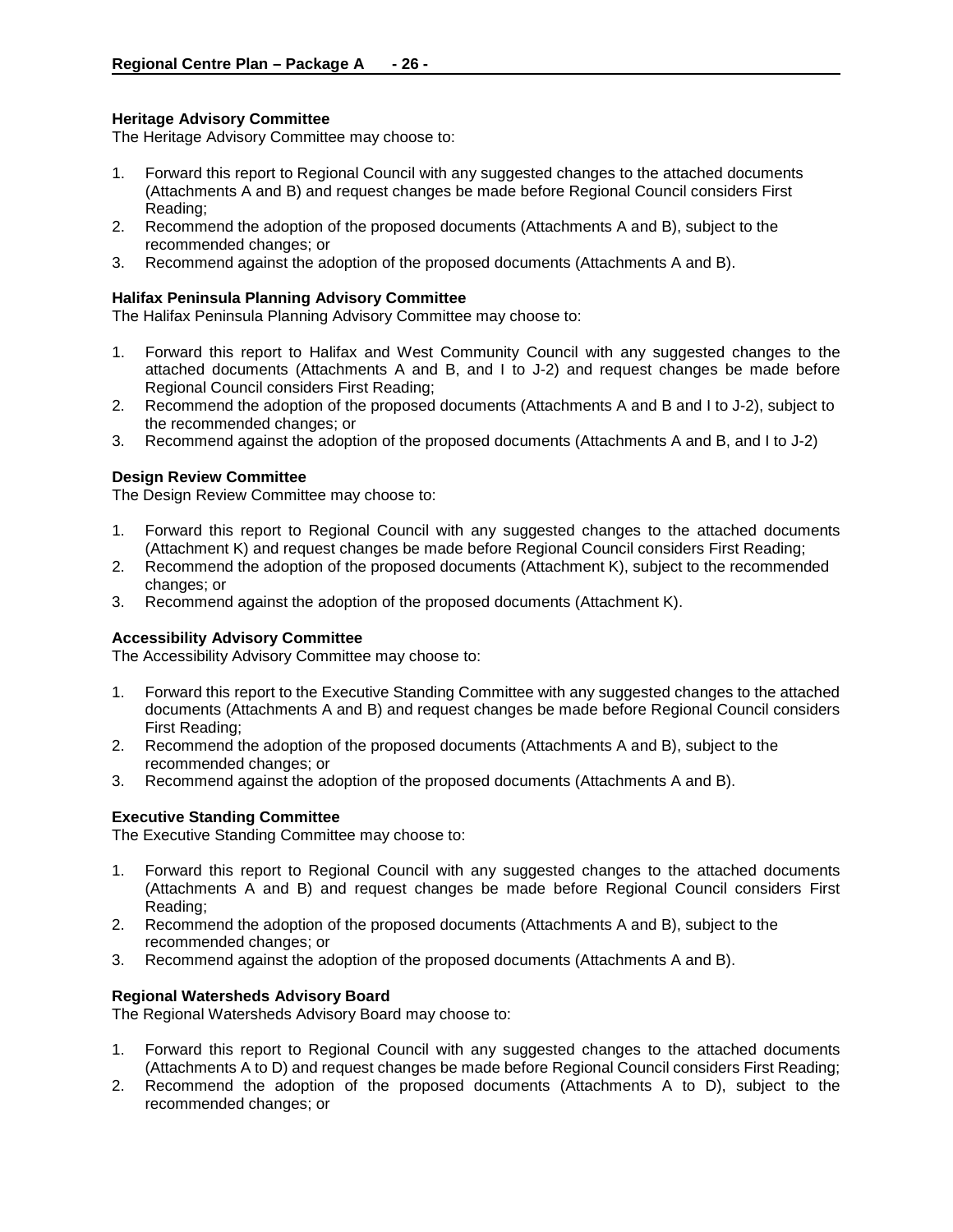3. Recommend against the adoption of the proposed documents (Attachments A to D).

### **Environment and Sustainability Standing Committee**

The Environment and Sustainability Standing Committee may choose to:

- 1. Forward this report to Regional Council with any suggested changes to the attached documents (Attachments A to D) and request changes be made before Regional Council considers First Reading,
- 2. Recommend the adoption of the proposed documents (Attachments A and B), subject to the recommended changes; or
- 3. Recommend against the adoption of the proposed documents (Attachments A to D).

## **Community Planning and Economic Development Standing Committee**

The Community Planning and Economic Development Standing Committee may choose to:

- 1. Forward this report to Regional Council with any suggested changes to the attached documents (Attachments A to K) and request changes be made before Regional Council considers First Reading;
- 2. Recommend the adoption of the proposed documents (Attachments A to K), subject to the recommended changes; or
- 3. Recommend against the adoption of the proposed documents (Attachments A to K).

## **Halifax and West Community Council**

The Halifax and West Community Council may choose to:

- 1. Forward this report to Regional Council with any suggested changes to the attached documents (Attachments A and B, and I to J-2) and request changes be made before Regional Council considers First Reading;
- 2. Recommend the adoption of the proposed documents (Attachments A and B, and I to J-2), subject to the recommended changes; or
- 3. Recommend against the adoption of the proposed documents (Attachments A and B, and I to J-2).

## **Harbour East – Marine Drive Community Council**

The Harbour East – Marine Drive Community Council may choose to:

- 1. Forward this report to Regional Council with any suggested changes to the attached documents (Attachments A and B, and D to H-4) and request changes be made before Regional Council considers First Reading;
- 2. Recommend the adoption of the proposed documents (Attachments A and B, and D to H-4), subject to the recommended changes; or
- 3. Recommend against the adoption of the proposed documents (Attachments A and B, and D to H-4).

## **Halifax Regional Council**

The Halifax Regional Council may choose to:

- 1. Require changes to the attached documents (Attachments A to K), and request the changes be made prior to the consideration of First Reading;
- 2. Adopt the proposed documents (Attachments A to K), subject to the requested changes; or
- 3. Refuse to adopt the proposed documents (Attachments A to K).
- 4. Refuse to direct the CAO to develop and return to Council for consideration with proposed amendments to Administrative Order Number 48 to remove the lands within Package A from the jurisdictional authority of the Halifax Peninsula Planning Advisory Committee, the Harbour East – Marine Drive Community Council, and the Halifax and West Community Council, and provide Regional Council full jurisdictional control over those lands following the adoption of the Regional Centre Plan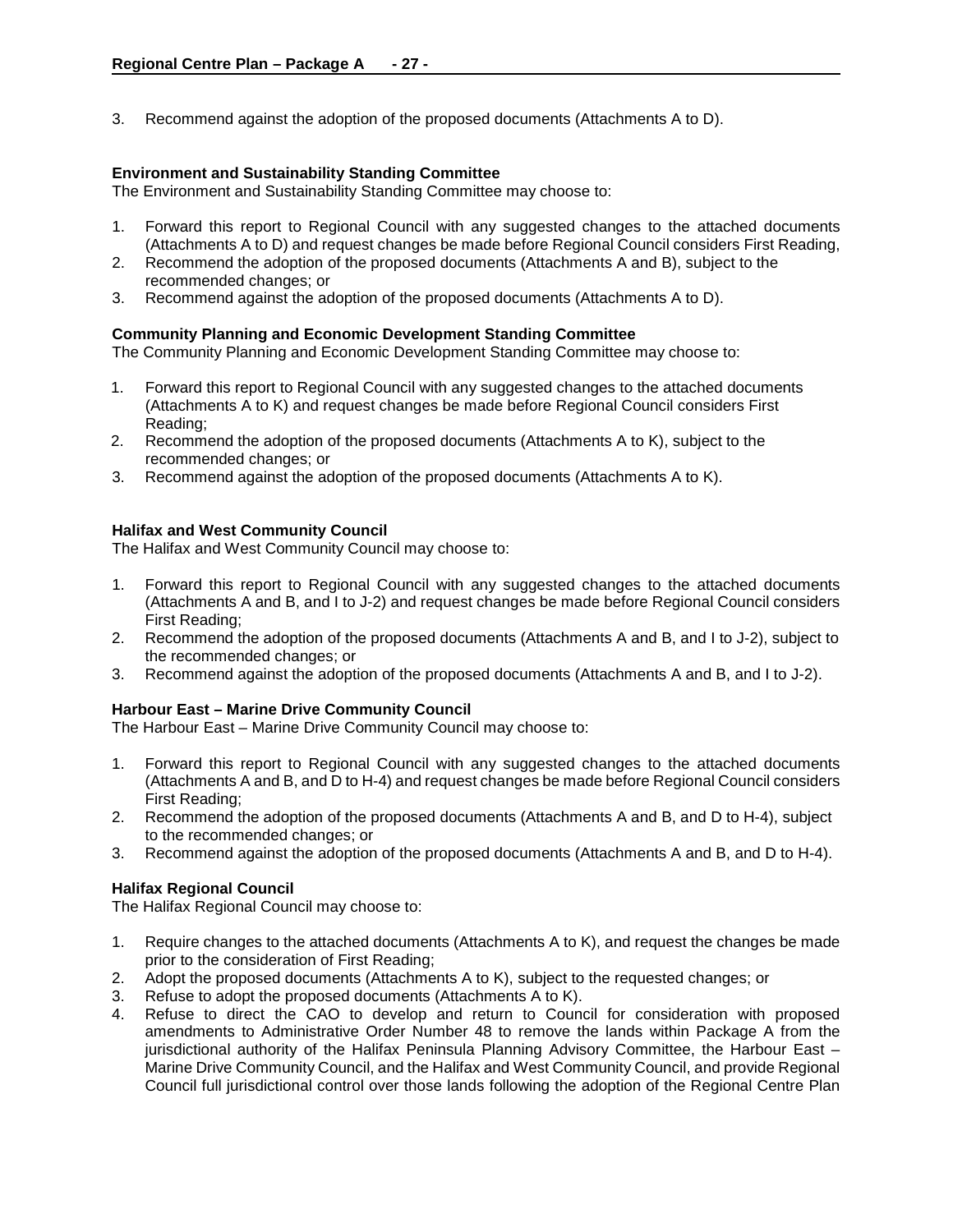Secondary Municipal Planning Strategy and Land Use By-law, and instead utilize the existing Community Council structure for Regional Centre Package A lands;

- 5. Refuse to direct the CAO to develop and return to Council for consideration with proposed amendments to Administrative Order Number 48 to remove the lands within Package A from the jurisdictional authority of the Halifax Peninsula Planning Advisory Committee, the Harbour East – Marine Drive Community Council, and the Halifax and West Community Council and provide Regional Council full jurisdictional control over those lands following the adoption of the Regional Centre Plan Secondary Municipal Planning Strategy and Land Use By-law, and instead establish a new Community Council for Regional Centre Package A lands;
- 6. Refuse to direct the CAO to develop and return to Council for consideration a new Administrative Order establishing a Design Advisory Committee for the Regional Centre Package A lands;
- 7. Refuse to rescind the Regional Council December 13, 2016 motion, Item 9.2.2, Parts 1 and 2, with respect to developing an incentive or bonus zoning program for affordable housing benefits and negotiating with Housing Nova Scotia a Memorandum of Understanding, as outlined in staff report dated September 6, 2016;
- 8. Refuse to direct the CAO to develop and return to Council for consideration a business case for a Regional Centre Incentive or Bonus Zoning Reserve, and an Administrative Order to direct future spending from the reserve within the Regional Centre and return to Council for consideration; and
- 9. Refuse to direct the CAO to prepare and return to Council for consideration amendments to the various committee Terms of Refence as appropriate, to establish the Community Design Advisory Committee, the Community Planning and Economic Development Standing Committee, the Heritage Advisory Committee, the Halifax and West Community Council, and the Harbour East – Marine Drive Community Council as the only advisory bodies to the planning process for the Regional Centre Plan Package B area, and return to the Council or the necessary body for consideration.

# **ATTACHMENTS**

| Attachment A:         | Proposed Regional Centre Secondary Municipal Planning Strategy (Package A)  |
|-----------------------|-----------------------------------------------------------------------------|
| Attachment B:         | Proposed Regional Centre Land Use By-law (Package A)                        |
| Attachment C:         | Proposed Amendments to the Regional Municipal Planning Strategy             |
| Attachment D:         | Proposed Amendments to the Regional Subdivision By-law                      |
| Attachment E:         | Proposed Amendments to the Dartmouth Municipal Planning Strategy            |
| Attachment F:         | Proposed Amendments to the Dartmouth Land Use By-law                        |
| Attachment G:         | Proposed Amendments to the Downtown Dartmouth Municipal Planning Strategy   |
| Attachment H:         | Proposed Amendments to the Downtown Dartmouth Land Use By-law               |
| <b>Attachment H-1</b> | Schedule C1A - Dartmouth View Planes                                        |
| Attachment H-2        | Schedule C3A - Best Street Waterfront View Corridor                         |
| Attachment H-3        | Schedule C3B - Mott Street Waterfront View Corridor                         |
| Attachment H-4        | Schedule C3C - Old Ferry Road Waterfront View Corridor                      |
| Attachment I:         | Proposed Amendments to the Halifax Municipal Planning Strategy              |
| Attachment J:         | Proposed Amendments to the Halifax Peninsula Land Use By-law                |
| Attachment J-1        | Map ZM-25 - Halifax Citadel View Planes                                     |
| Attachment J-2        | Map ZM-26 - Citadel Ramparts                                                |
| Attachment K:         | Proposed Amendments to the Downtown Halifax Land Use By-law                 |
| Attachment L:         | <b>Regional Plan Objectives</b>                                             |
| Attachment M:         | Summary of Research - Selected Research Reports Informing the Centre Plan   |
| Attachment N:         | Centre Plan Community Engagement Timeline and Summaries                     |
| Attachment O:         | Summary of Centre Plan Designations                                         |
| Attachment P:         | <b>Density Bonusing Examples</b>                                            |
| Attachment Q:         | Jurisdictional Authority of Community Council Scenarios for Package A Lands |
|                       | within the Regional Centre Plan Area                                        |
| Attachment R:         | Regional Centre Plan Area (Package A) Map                                   |

\_\_\_\_\_\_\_\_\_\_\_\_\_\_\_\_\_\_\_\_\_\_\_\_\_\_\_\_\_\_\_\_\_\_\_\_\_\_\_\_\_\_\_\_\_\_\_\_\_\_\_\_\_\_\_\_\_\_\_\_\_\_\_\_\_\_\_\_\_\_